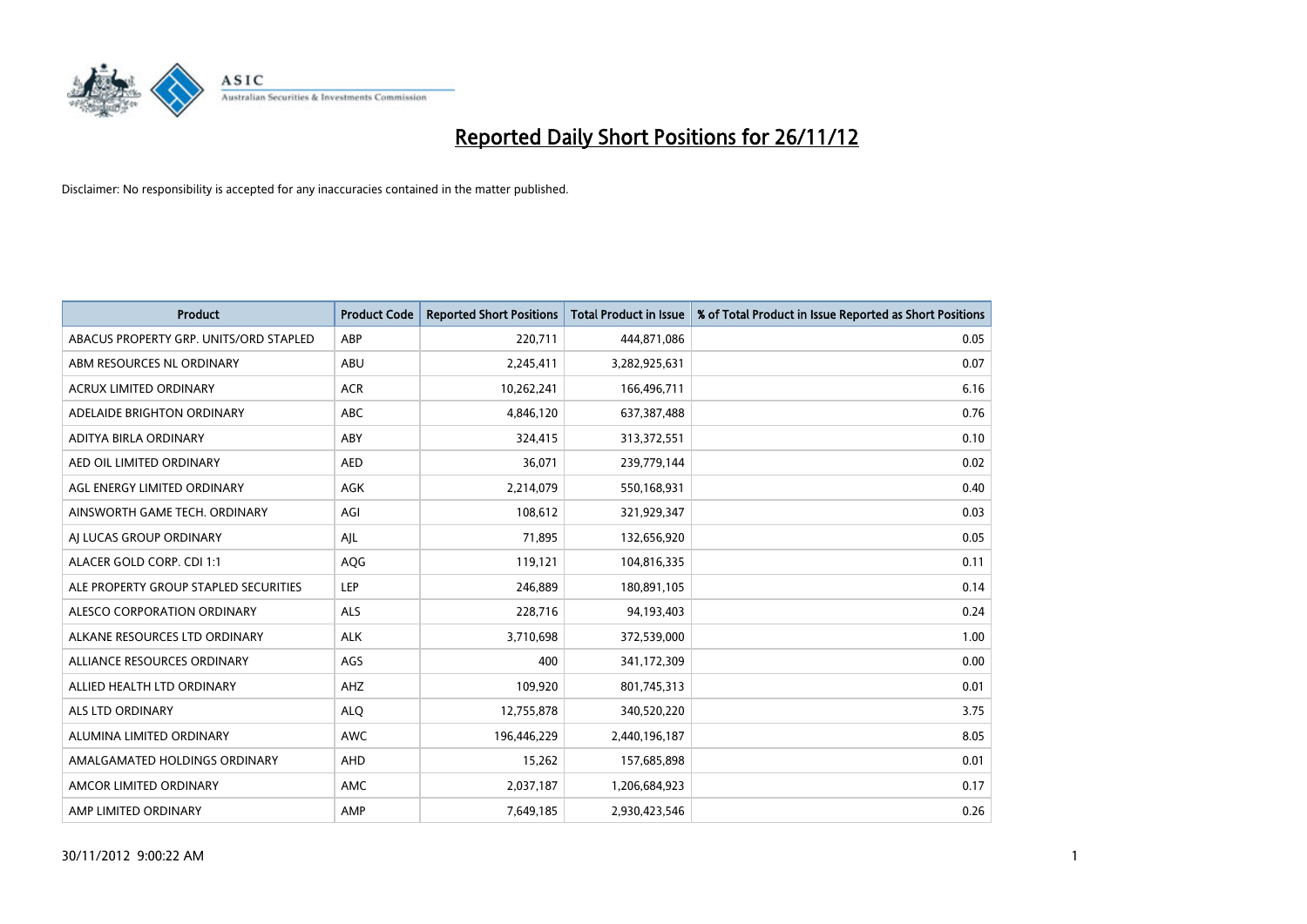

| <b>Product</b>                          | <b>Product Code</b> | <b>Reported Short Positions</b> | <b>Total Product in Issue</b> | % of Total Product in Issue Reported as Short Positions |
|-----------------------------------------|---------------------|---------------------------------|-------------------------------|---------------------------------------------------------|
| AMPELLA MINING ORDINARY                 | <b>AMX</b>          | 5,806,321                       | 247,500,493                   | 2.35                                                    |
| ANGLOGOLD ASHANTI CDI 5:1               | AGG                 | 500                             | 89,207,765                    | 0.00                                                    |
| ANSELL LIMITED ORDINARY                 | <b>ANN</b>          | 4,024,525                       | 130,768,652                   | 3.08                                                    |
| ANTARES ENERGY LTD ORDINARY             | <b>AZZ</b>          | 578,826                         | 257,000,000                   | 0.23                                                    |
| ANZ BANKING GRP LTD ORDINARY            | ANZ                 | 9,925,001                       | 2,718,596,903                 | 0.37                                                    |
| APA GROUP STAPLED SECURITIES            | <b>APA</b>          | 10,125,732                      | 818,340,688                   | 1.24                                                    |
| APN NEWS & MEDIA ORDINARY               | <b>APN</b>          | 13,037,514                      | 661,526,586                   | 1.97                                                    |
| AQUARIUS PLATINUM. ORDINARY             | <b>AOP</b>          | 14,855,093                      | 486,851,336                   | 3.05                                                    |
| AQUILA RESOURCES ORDINARY               | <b>AQA</b>          | 8,579,737                       | 411,804,442                   | 2.08                                                    |
| ARAFURA RESOURCE LTD ORDINARY           | <b>ARU</b>          | 4,119,894                       | 396,004,144                   | 1.04                                                    |
| ARB CORPORATION ORDINARY                | <b>ARP</b>          | 82,340                          | 72,481,302                    | 0.11                                                    |
| ARDENT LEISURE GROUP STAPLED SECURITIES | AAD                 | 173,869                         | 397,774,513                   | 0.04                                                    |
| ARISTOCRAT LEISURE ORDINARY             | <b>ALL</b>          | 14,911,670                      | 551,418,047                   | 2.70                                                    |
| <b>ARRIUM LTD ORDINARY</b>              | ARI                 | 11,228,235                      | 1,351,527,328                 | 0.83                                                    |
| ASCIANO LIMITED ORDINARY                | <b>AIO</b>          | 3,153,127                       | 975,385,664                   | 0.32                                                    |
| ASG GROUP LIMITED ORDINARY              | ASZ                 | 1,190,256                       | 206,720,839                   | 0.58                                                    |
| ASPEN GROUP ORD/UNITS STAPLED           | <b>APZ</b>          | 79,674                          | 1,197,188,521                 | 0.01                                                    |
| ASPIRE MINING LTD ORDINARY              | <b>AKM</b>          | 783,325                         | 620,594,556                   | 0.13                                                    |
| ASTRO JAP PROP GROUP STAPLED SECURITIES | AIA                 | 2,258                           | 58,445,002                    | 0.00                                                    |
| ASX LIMITED ORDINARY                    | ASX                 | 3,655,670                       | 175,136,729                   | 2.09                                                    |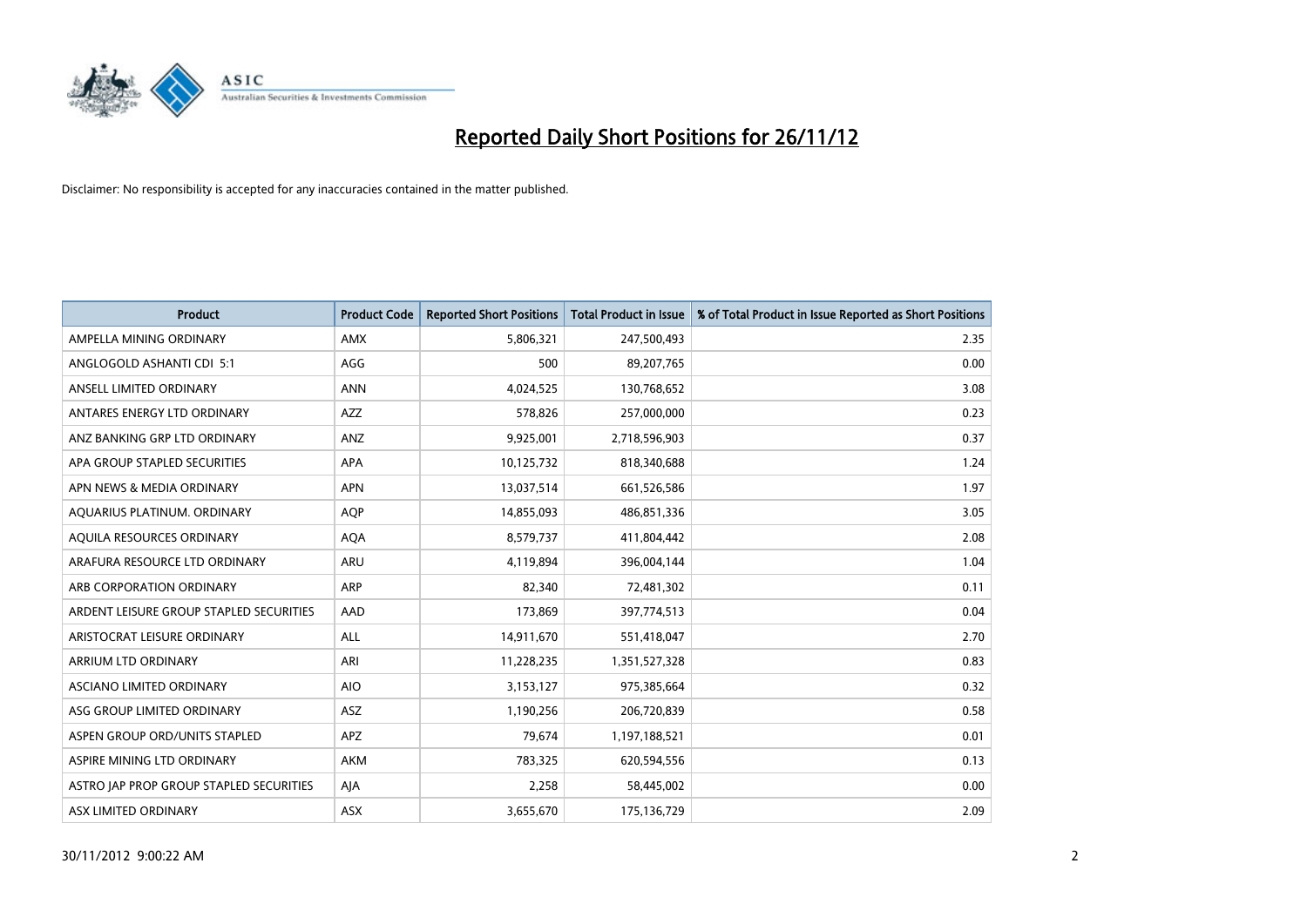

| <b>Product</b>                       | <b>Product Code</b> | <b>Reported Short Positions</b> | <b>Total Product in Issue</b> | % of Total Product in Issue Reported as Short Positions |
|--------------------------------------|---------------------|---------------------------------|-------------------------------|---------------------------------------------------------|
| ATLAS IRON LIMITED ORDINARY          | AGO                 | 12,374,899                      | 904,805,993                   | 1.37                                                    |
| AURORA OIL & GAS ORDINARY            | <b>AUT</b>          | 5,725,099                       | 447,885,778                   | 1.28                                                    |
| <b>AUSDRILL LIMITED ORDINARY</b>     | <b>ASL</b>          | 4,732,520                       | 309,318,628                   | 1.53                                                    |
| AUSENCO LIMITED ORDINARY             | AAX                 | 962,338                         | 123,872,665                   | 0.78                                                    |
| <b>AUSTAL LIMITED ORDINARY</b>       | ASB                 | 571,685                         | 190,674,573                   | 0.30                                                    |
| AUSTIN ENGINEERING ORDINARY          | ANG                 | 472,744                         | 72,314,403                    | 0.65                                                    |
| AUSTRALAND PROPERTY STAPLED SECURITY | <b>ALZ</b>          | 627,013                         | 576,846,597                   | 0.11                                                    |
| AUSTRALIAN AGRICULT, ORDINARY        | <b>AAC</b>          | 609,792                         | 312,905,085                   | 0.19                                                    |
| AUSTRALIAN INFRASTR. UNITS/ORDINARY  | <b>AIX</b>          | 1,329,282                       | 620,733,944                   | 0.21                                                    |
| AUSTRALIAN PHARM, ORDINARY           | API                 | 213,238                         | 488,115,883                   | 0.04                                                    |
| AVANCO RESOURCES LTD ORDINARY        | AVB                 | 114,682                         | 1,113,993,968                 | 0.01                                                    |
| AVIENNINGS LIMITED ORDINARY          | AVI                 | 175,000                         | 274,588,694                   | 0.06                                                    |
| AWE LIMITED ORDINARY                 | <b>AWE</b>          | 3,908,334                       | 522,116,985                   | 0.75                                                    |
| AZIMUTH RES LTD ORDINARY             | <b>AZH</b>          | 1,129,383                       | 419,864,886                   | 0.27                                                    |
| <b>BANDANNA ENERGY ORDINARY</b>      | <b>BND</b>          | 12,442,849                      | 528,481,199                   | 2.35                                                    |
| BANK OF QUEENSLAND. ORDINARY         | <b>BOQ</b>          | 8,548,432                       | 308,797,224                   | 2.77                                                    |
| <b>BASE RES LIMITED ORDINARY</b>     | <b>BSE</b>          | 464,751                         | 560,440,029                   | 0.08                                                    |
| <b>BATHURST RESOURCES ORDINARY</b>   | <b>BTU</b>          | 38,895,932                      | 697,247,997                   | 5.58                                                    |
| <b>BC IRON LIMITED ORDINARY</b>      | <b>BCI</b>          | 160,510                         | 103,861,000                   | 0.15                                                    |
| <b>BEACH ENERGY LIMITED ORDINARY</b> | <b>BPT</b>          | 19,757,504                      | 1,263,677,572                 | 1.56                                                    |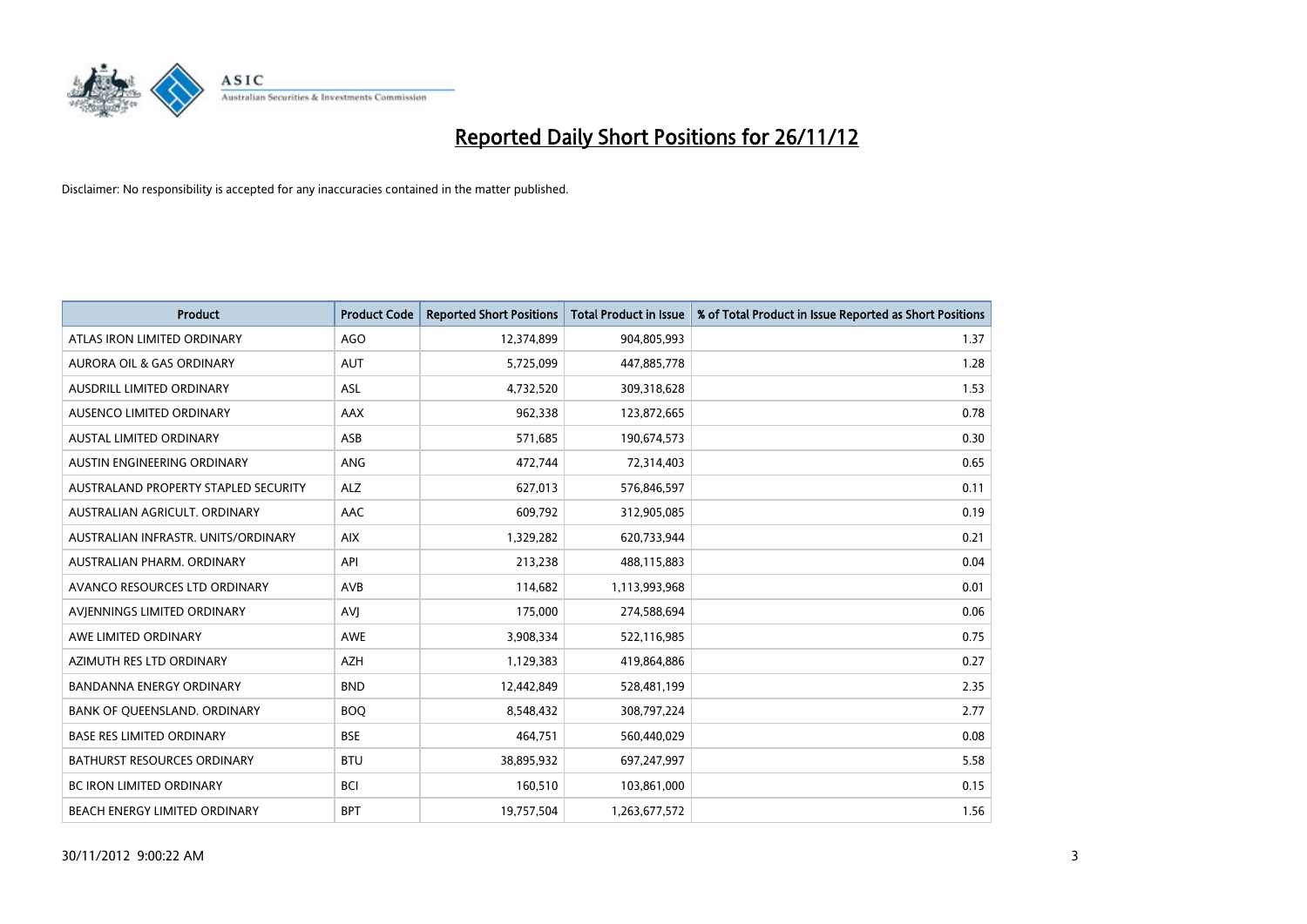

| <b>Product</b>                       | <b>Product Code</b> | <b>Reported Short Positions</b> | <b>Total Product in Issue</b> | % of Total Product in Issue Reported as Short Positions |
|--------------------------------------|---------------------|---------------------------------|-------------------------------|---------------------------------------------------------|
| BEADELL RESOURCE LTD ORDINARY        | <b>BDR</b>          | 13,163,426                      | 742,204,752                   | 1.77                                                    |
| BENDIGO AND ADELAIDE ORDINARY        | <b>BEN</b>          | 9,515,395                       | 402,290,277                   | 2.37                                                    |
| BERKELEY RESOURCES ORDINARY          | <b>BKY</b>          | 179,585                         | 179,393,273                   | 0.10                                                    |
| BHP BILLITON LIMITED ORDINARY        | <b>BHP</b>          | 6,345,498                       | 3,211,691,105                 | 0.20                                                    |
| <b>BILLABONG ORDINARY</b>            | <b>BBG</b>          | 4,670,170                       | 478,944,292                   | 0.98                                                    |
| <b>BLACKTHORN RESOURCES ORDINARY</b> | <b>BTR</b>          | 264,213                         | 164,285,950                   | 0.16                                                    |
| <b>BLUESCOPE STEEL LTD ORDINARY</b>  | <b>BSL</b>          | 12,361,593                      | 3,349,185,247                 | 0.37                                                    |
| <b>BOART LONGYEAR ORDINARY</b>       | <b>BLY</b>          | 7,374,307                       | 461,163,412                   | 1.60                                                    |
| <b>BOOM LOGISTICS ORDINARY</b>       | <b>BOL</b>          | 63,261                          | 468,663,585                   | 0.01                                                    |
| BORAL LIMITED, ORDINARY              | <b>BLD</b>          | 50,211,294                      | 766,235,816                   | 6.55                                                    |
| <b>BOUGAINVILLE COPPER ORDINARY</b>  | <b>BOC</b>          |                                 | 401,062,500                   | 0.00                                                    |
| <b>BRADKEN LIMITED ORDINARY</b>      | <b>BKN</b>          | 11,313,732                      | 169,240,662                   | 6.68                                                    |
| <b>BRAMBLES LIMITED ORDINARY</b>     | <b>BXB</b>          | 5,382,939                       | 1,555,262,103                 | 0.35                                                    |
| <b>BREVILLE GROUP LTD ORDINARY</b>   | <b>BRG</b>          | 767,808                         | 130,095,322                   | 0.59                                                    |
| <b>BRICKWORKS LIMITED ORDINARY</b>   | <b>BKW</b>          | 74,287                          | 147,818,132                   | 0.05                                                    |
| BROCKMAN MINING LTD ORDINARY         | <b>BCK</b>          | 91,872                          | 7,224,094,327                 | 0.00                                                    |
| BT INVESTMENT MNGMNT ORDINARY        | <b>BTT</b>          | 42,647                          | 268,989,279                   | 0.02                                                    |
| <b>BURU ENERGY ORDINARY</b>          | <b>BRU</b>          | 10,539,134                      | 266,297,599                   | 3.96                                                    |
| <b>BWP TRUST ORDINARY UNITS</b>      | <b>BWP</b>          | 3,045,946                       | 533,645,790                   | 0.57                                                    |
| CABCHARGE AUSTRALIA ORDINARY         | CAB                 | 4.946.906                       | 120.430.683                   | 4.11                                                    |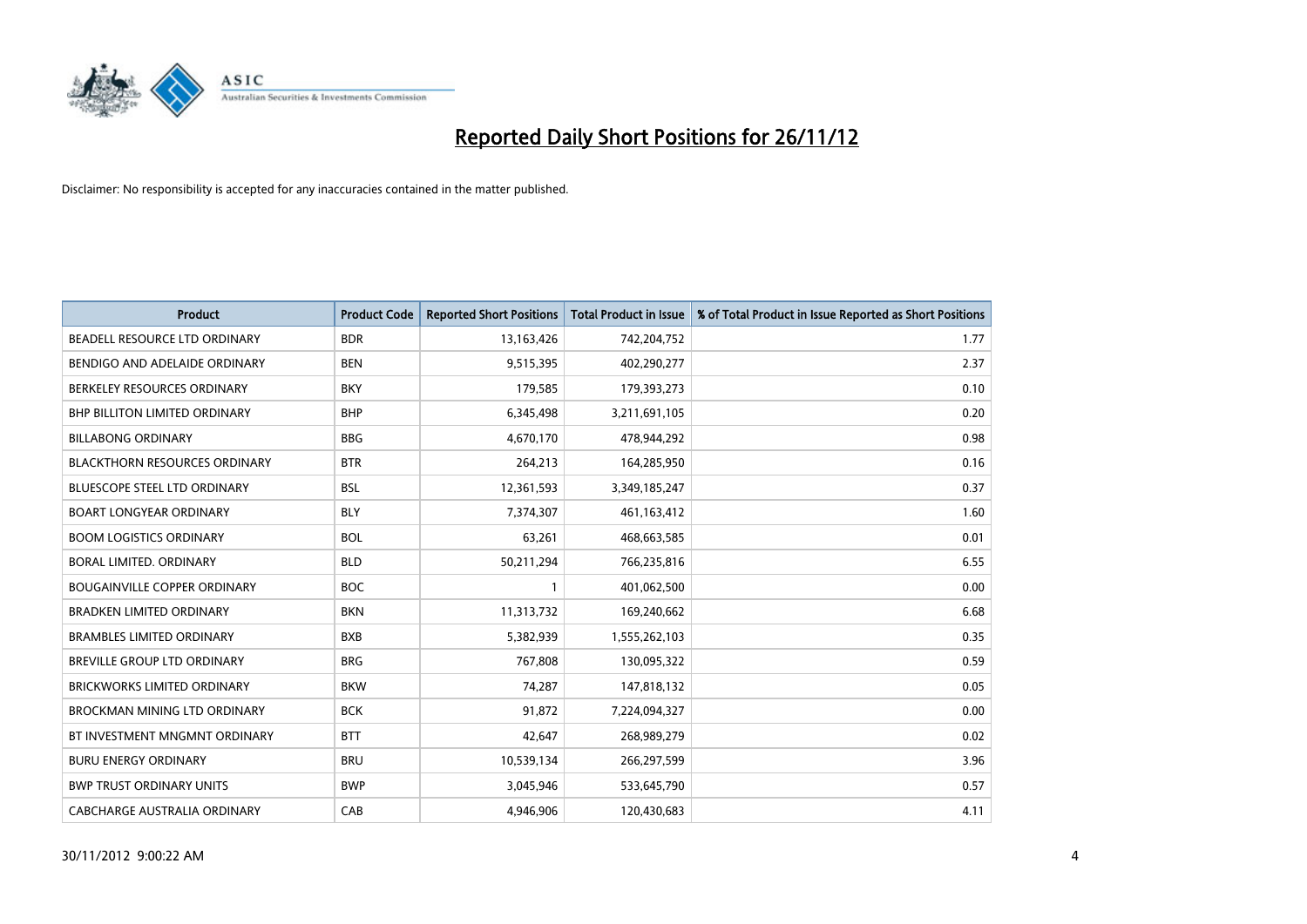

| <b>Product</b>                          | <b>Product Code</b> | <b>Reported Short Positions</b> | <b>Total Product in Issue</b> | % of Total Product in Issue Reported as Short Positions |
|-----------------------------------------|---------------------|---------------------------------|-------------------------------|---------------------------------------------------------|
| <b>CALIBRE GROUP LTD ORDINARY</b>       | <b>CGH</b>          | 513,535                         | 307,378,401                   | 0.17                                                    |
| CALTEX AUSTRALIA ORDINARY               | <b>CTX</b>          | 4,368,844                       | 270,000,000                   | 1.62                                                    |
| CAPE LAMBERT RES LTD ORDINARY           | <b>CFE</b>          | 683,515                         | 689,108,792                   | 0.10                                                    |
| CARABELLA RES LTD ORDINARY              | <b>CLR</b>          | 76,079                          | 133,642,797                   | 0.06                                                    |
| <b>CARBON ENERGY ORDINARY</b>           | <b>CNX</b>          | 48,071                          | 776,306,566                   | 0.01                                                    |
| <b>CARDNO LIMITED ORDINARY</b>          | CDD                 | 5,944,052                       | 139,180,293                   | 4.27                                                    |
| CARNARVON PETROLEUM ORDINARY            | <b>CVN</b>          | 1,082,101                       | 937,257,700                   | 0.12                                                    |
| CARSALES.COM LTD ORDINARY               | <b>CRZ</b>          | 9,058,134                       | 235,760,995                   | 3.84                                                    |
| CASH CONVERTERS ORDINARY                | CCV                 | 438,991                         | 385,361,025                   | 0.11                                                    |
| CEDAR WOODS PROP. ORDINARY              | <b>CWP</b>          | 3,812                           | 73,047,793                    | 0.01                                                    |
| CENTRAL PETROLEUM ORDINARY              | <b>CTP</b>          | 354,859                         | 1,386,978,365                 | 0.03                                                    |
| CENTRO RETAIL AUST ORD/UNIT STAPLED SEC | <b>CRF</b>          | 4,002,653                       | 1,427,391,696                 | 0.28                                                    |
| <b>CERAMIC FUEL CELLS ORDINARY</b>      | <b>CFU</b>          | 392                             | 1,559,231,320                 | 0.00                                                    |
| CFS RETAIL TRUST GRP STAPLED SECURITIES | <b>CFX</b>          | 39,650,002                      | 2,828,495,659                 | 1.40                                                    |
| CHALLENGER DIV.PRO. STAPLED UNITS       | <b>CDI</b>          | 51,976                          | 214,101,013                   | 0.02                                                    |
| CHALLENGER LIMITED ORDINARY             | <b>CGF</b>          | 6,957,504                       | 544,652,710                   | 1.28                                                    |
| CHARTER HALL GROUP STAPLED US PROHIBIT. | <b>CHC</b>          | 378,415                         | 298,730,356                   | 0.13                                                    |
| <b>CHARTER HALL RETAIL UNITS</b>        | <b>CQR</b>          | 1,014,466                       | 328,614,171                   | 0.31                                                    |
| <b>CHORUS LIMITED ORDINARY</b>          | <b>CNU</b>          | 983,281                         | 385,082,123                   | 0.26                                                    |
| CITIGOLD CORP LTD ORDINARY              | <b>CTO</b>          | 1,363,288                       | 1,238,622,051                 | 0.11                                                    |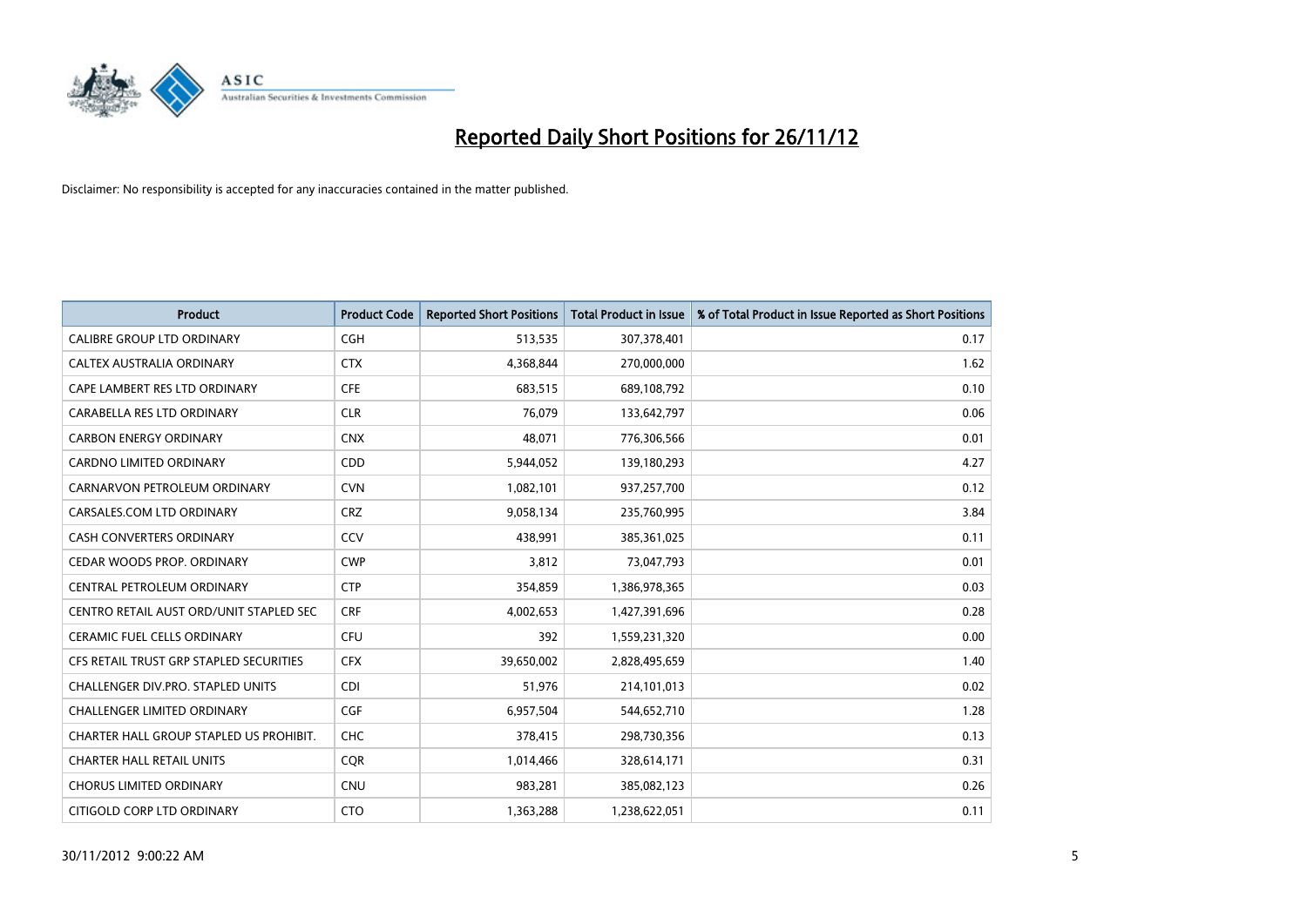

| <b>Product</b>                          | <b>Product Code</b> | <b>Reported Short Positions</b> | <b>Total Product in Issue</b> | % of Total Product in Issue Reported as Short Positions |
|-----------------------------------------|---------------------|---------------------------------|-------------------------------|---------------------------------------------------------|
| <b>CLOUGH LIMITED ORDINARY</b>          | <b>CLO</b>          | 105,909                         | 775,259,839                   | 0.01                                                    |
| <b>CNPR GRP UNITS/ORD STAPLED</b>       | <b>CNP</b>          | 2,537                           | 972,414,514                   | 0.00                                                    |
| <b>COAL OF AFRICA LTD ORDINARY</b>      | <b>CZA</b>          | 90,137                          | 800,951,034                   | 0.01                                                    |
| COALSPUR MINES LTD ORDINARY             | <b>CPL</b>          | 14,760,403                      | 620,729,899                   | 2.38                                                    |
| COCA-COLA AMATIL ORDINARY               | <b>CCL</b>          | 3,821,989                       | 762,133,414                   | 0.50                                                    |
| <b>COCHLEAR LIMITED ORDINARY</b>        | <b>COH</b>          | 5,032,350                       | 57,026,689                    | 8.82                                                    |
| <b>COCKATOO COAL ORDINARY</b>           | <b>COK</b>          | 17,387,323                      | 1,016,746,908                 | 1.71                                                    |
| <b>CODAN LIMITED ORDINARY</b>           | <b>CDA</b>          | 50,001                          | 176,862,573                   | 0.03                                                    |
| COLLINS FOODS LTD ORDINARY              | <b>CKF</b>          | 23,670                          | 93,000,003                    | 0.03                                                    |
| COMMONWEALTH BANK, ORDINARY             | <b>CBA</b>          | 18,533,397                      | 1,609,180,841                 | 1.15                                                    |
| <b>COMMONWEALTH PROP ORDINARY UNITS</b> | <b>CPA</b>          | 15,296,085                      | 2,347,003,413                 | 0.65                                                    |
| <b>COMPASS RESOURCES ORDINARY</b>       | <b>CMR</b>          | 7,472                           | 1,403,744,100                 | 0.00                                                    |
| <b>COMPUTERSHARE LTD ORDINARY</b>       | <b>CPU</b>          | 10,521,227                      | 555,664,059                   | 1.89                                                    |
| CONTINENTAL COAL LTD ORDINARY           | <b>CCC</b>          | 983                             | 473,061,772                   | 0.00                                                    |
| <b>COOPER ENERGY LTD ORDINARY</b>       | <b>COE</b>          | 283,844                         | 328,694,257                   | 0.09                                                    |
| CORP TRAVEL LIMITED ORDINARY            | <b>CTD</b>          | 134,863                         | 74,971,020                    | 0.18                                                    |
| <b>CREDIT CORP GROUP ORDINARY</b>       | <b>CCP</b>          | 32,282                          | 45,932,899                    | 0.07                                                    |
| <b>CROMWELL PROP STAPLED SECURITIES</b> | <b>CMW</b>          | 88,921                          | 1,225,539,033                 | 0.01                                                    |
| <b>CROWN LIMITED ORDINARY</b>           | <b>CWN</b>          | 5,462,952                       | 728,394,185                   | 0.75                                                    |
| <b>CSG LIMITED ORDINARY</b>             | CSV                 | 1,381,596                       | 282,567,499                   | 0.49                                                    |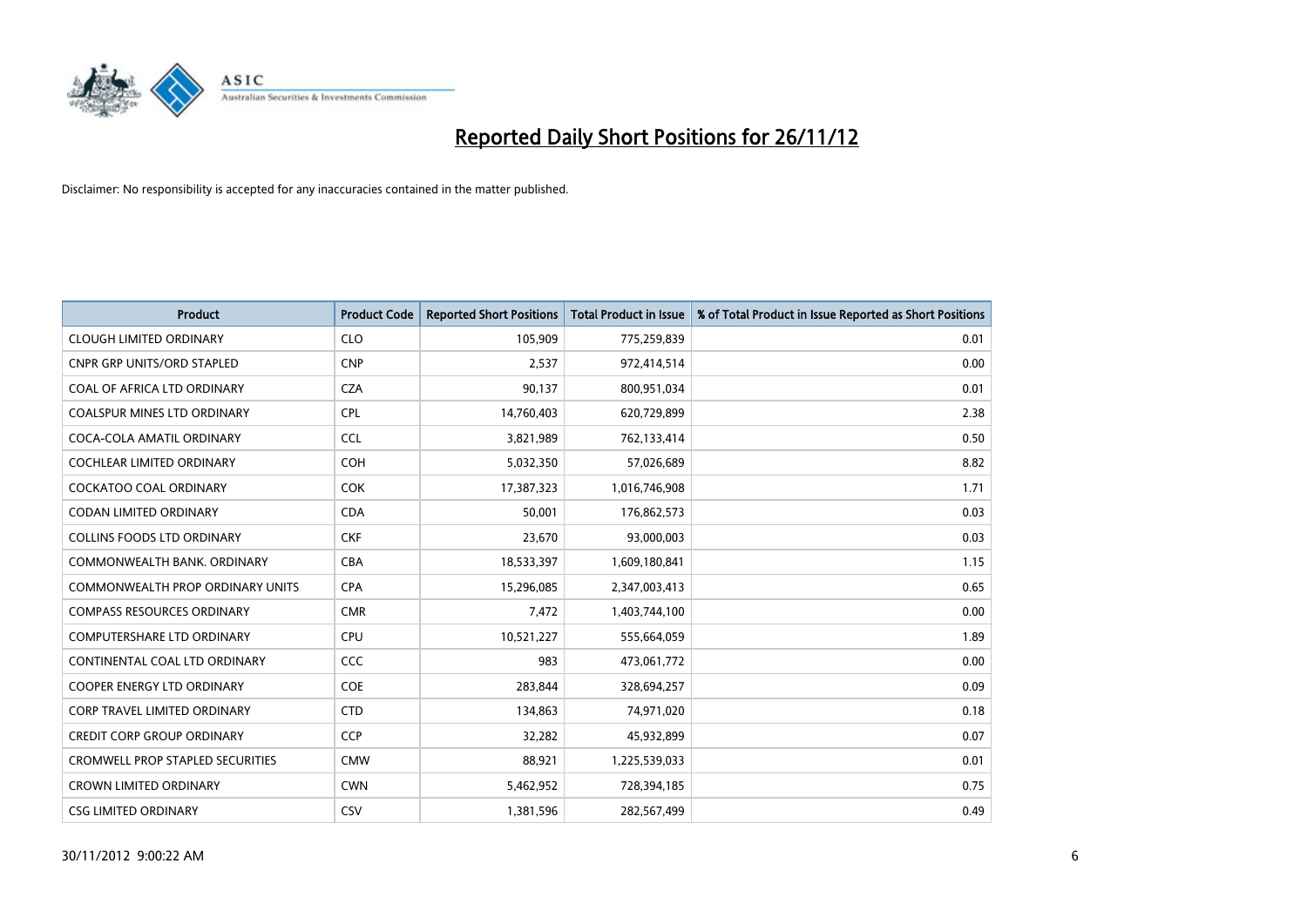

| <b>Product</b>                     | <b>Product Code</b> | <b>Reported Short Positions</b> | <b>Total Product in Issue</b> | % of Total Product in Issue Reported as Short Positions |
|------------------------------------|---------------------|---------------------------------|-------------------------------|---------------------------------------------------------|
| <b>CSL LIMITED ORDINARY</b>        | <b>CSL</b>          | 2,906,216                       | 501,620,777                   | 0.58                                                    |
| <b>CSR LIMITED ORDINARY</b>        | <b>CSR</b>          | 46,951,671                      | 506,000,315                   | 9.28                                                    |
| <b>CUDECO LIMITED ORDINARY</b>     | <b>CDU</b>          | 6,501,018                       | 188,343,961                   | 3.45                                                    |
| DART ENERGY LTD ORDINARY           | <b>DTE</b>          | 19,432,959                      | 812,965,406                   | 2.39                                                    |
| DAVID JONES LIMITED ORDINARY       | <b>DJS</b>          | 55,281,609                      | 531,788,775                   | 10.40                                                   |
| DECMIL GROUP LIMITED ORDINARY      | <b>DCG</b>          | 862,497                         | 168,203,219                   | 0.51                                                    |
| DEVINE LIMITED ORDINARY            | <b>DVN</b>          | 254,481                         | 158,730,556                   | 0.16                                                    |
| DEXUS PROPERTY GROUP STAPLED UNITS | <b>DXS</b>          | 12,464,982                      | 4,839,024,176                 | 0.26                                                    |
| DISCOVERY METALS LTD ORDINARY      | <b>DML</b>          | 5,432,101                       | 486,986,451                   | 1.12                                                    |
| DOMINO PIZZA ENTERPR ORDINARY      | <b>DMP</b>          | 2,520                           | 70,192,674                    | 0.00                                                    |
| DORAY MINERALS LTD ORDINARY        | <b>DRM</b>          | 105,000                         | 139,200,101                   | 0.08                                                    |
| DOWNER EDI LIMITED ORDINARY        | <b>DOW</b>          | 11,583,032                      | 429,100,296                   | 2.70                                                    |
| DRILLSEARCH ENERGY ORDINARY        | <b>DLS</b>          | 3,293,869                       | 386,468,803                   | 0.85                                                    |
| DUET GROUP STAPLED US PROHIBIT.    | <b>DUE</b>          | 4,415,575                       | 1,116,638,606                 | 0.40                                                    |
| DULUXGROUP LIMITED ORDINARY        | <b>DLX</b>          | 8,346,651                       | 368,984,902                   | 2.26                                                    |
| ECHO ENTERTAINMENT ORDINARY        | <b>EGP</b>          | 9,577,858                       | 825,672,730                   | 1.16                                                    |
| <b>ELDERS LIMITED ORDINARY</b>     | <b>ELD</b>          | 19,073,661                      | 448,598,480                   | 4.25                                                    |
| ELEMENTAL MINERALS ORDINARY        | <b>ELM</b>          | 453,141                         | 243,614,280                   | 0.19                                                    |
| ELEMENTOS LIMITED ORDINARY         | <b>ELT</b>          | 16                              | 148,290,347                   | 0.00                                                    |
| <b>EMECO HOLDINGS ORDINARY</b>     | <b>EHL</b>          | 6,639,302                       | 625,904,712                   | 1.06                                                    |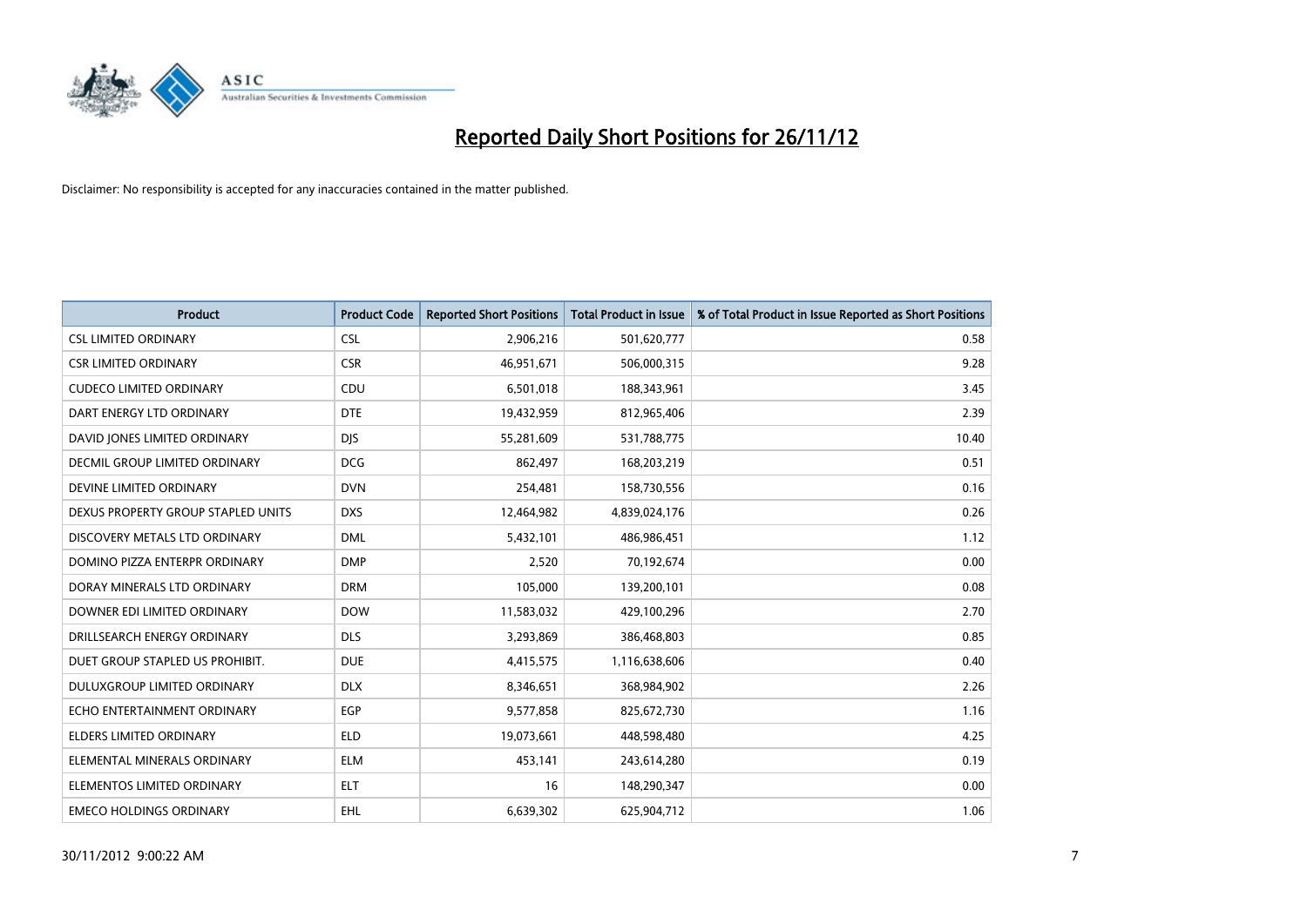

| <b>Product</b>                        | <b>Product Code</b> | <b>Reported Short Positions</b> | <b>Total Product in Issue</b> | % of Total Product in Issue Reported as Short Positions |
|---------------------------------------|---------------------|---------------------------------|-------------------------------|---------------------------------------------------------|
| <b>ENDEAVOUR MIN CORP CDI 1:1</b>     | <b>EVR</b>          | 152,609                         | 124,161,564                   | 0.12                                                    |
| ENERGY RESOURCES ORDINARY 'A'         | <b>ERA</b>          | 6,913,050                       | 517,725,062                   | 1.34                                                    |
| ENERGY WORLD CORPOR, ORDINARY         | <b>EWC</b>          | 24,139,138                      | 1,734,166,672                 | 1.39                                                    |
| ENVESTRA LIMITED ORDINARY             | <b>ENV</b>          | 15,250,331                      | 1,603,333,497                 | 0.95                                                    |
| EOUATORIAL RES LTD ORDINARY           | EQX                 | 130,872                         | 117,235,353                   | 0.11                                                    |
| EVOLUTION MINING LTD ORDINARY         | <b>EVN</b>          | 3,640,480                       | 707,942,989                   | 0.51                                                    |
| FAIRFAX MEDIA LTD ORDINARY            | <b>FXI</b>          | 374,293,273                     | 2,351,955,725                 | 15.91                                                   |
| FAR LTD ORDINARY                      | <b>FAR</b>          | 21,000,000                      | 2,499,846,742                 | 0.84                                                    |
| FKP PROPERTY GROUP STAPLED SECURITIES | <b>FKP</b>          | 52,885,026                      | 2,251,016,386                 | 2.35                                                    |
| FLEETWOOD CORP ORDINARY               | <b>FWD</b>          | 1,352,765                       | 60,000,126                    | 2.25                                                    |
| <b>FLETCHER BUILDING ORDINARY</b>     | <b>FBU</b>          | 7,878,384                       | 684,793,538                   | 1.15                                                    |
| <b>FLEXIGROUP LIMITED ORDINARY</b>    | <b>FXL</b>          | 249,865                         | 286,986,003                   | 0.09                                                    |
| <b>FLIGHT CENTRE ORDINARY</b>         | <b>FLT</b>          | 11,980,705                      | 100,154,646                   | 11.96                                                   |
| FLINDERS MINES LTD ORDINARY           | <b>FMS</b>          | 772,809                         | 1,821,300,404                 | 0.04                                                    |
| <b>FOCUS MINERALS LTD ORDINARY</b>    | <b>FML</b>          | 158,163                         | 4,320,773,701                 | 0.00                                                    |
| FORGE GROUP LIMITED ORDINARY          | FGE                 | 452,778                         | 86,169,014                    | 0.53                                                    |
| FORTESCUE METALS GRP ORDINARY         | <b>FMG</b>          | 185,665,711                     | 3,113,798,659                 | 5.96                                                    |
| <b>G.U.D. HOLDINGS ORDINARY</b>       | <b>GUD</b>          | 1,777,038                       | 71,341,319                    | 2.49                                                    |
| <b>G8 EDUCATION LIMITED ORDINARY</b>  | <b>GEM</b>          | 48,831                          | 246,048,593                   | 0.02                                                    |
| <b>GALAXY RESOURCES ORDINARY</b>      | <b>GXY</b>          | 3,085,883                       | 536,359,341                   | 0.58                                                    |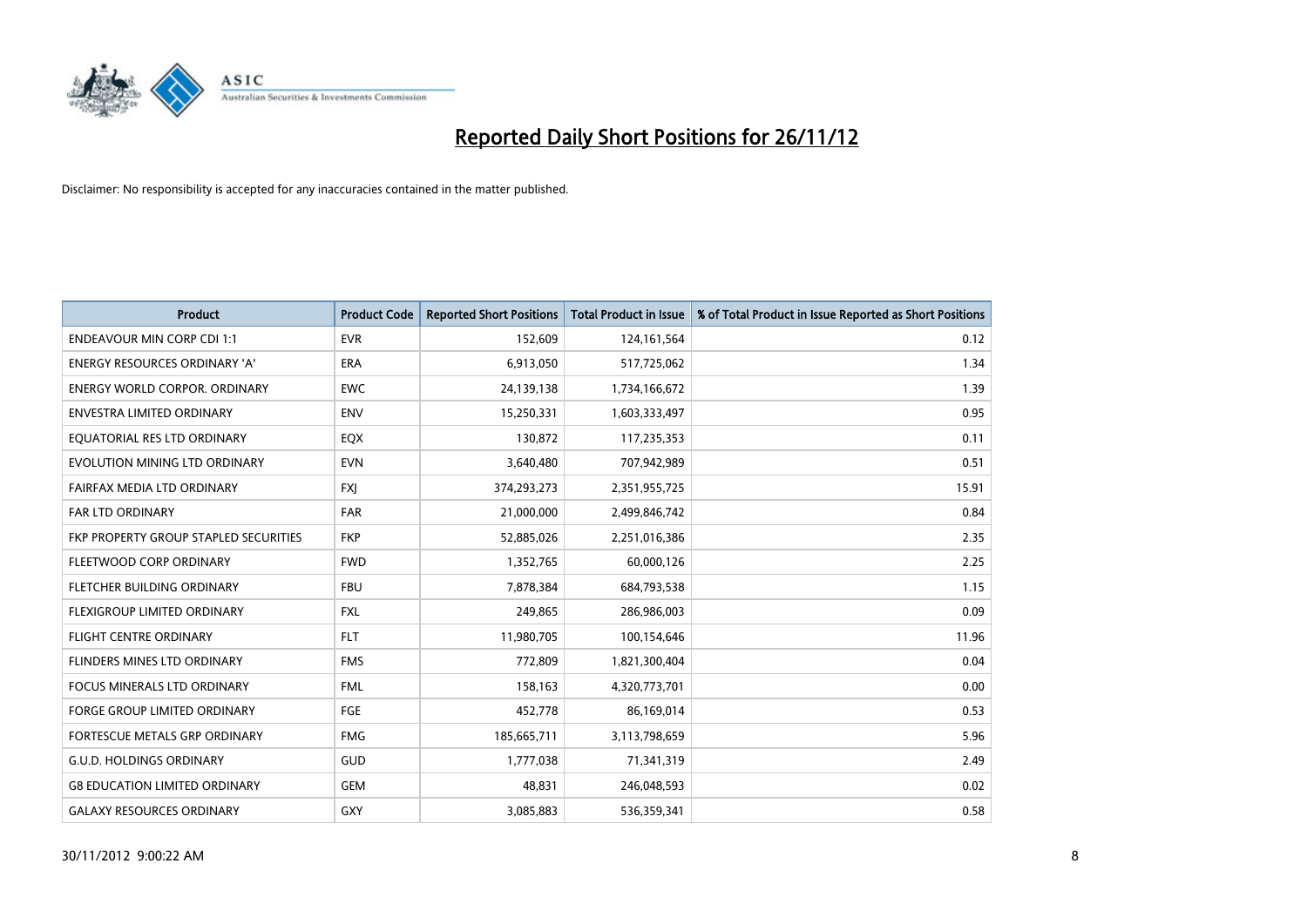

| <b>Product</b>                            | <b>Product Code</b> | <b>Reported Short Positions</b> | <b>Total Product in Issue</b> | % of Total Product in Issue Reported as Short Positions |
|-------------------------------------------|---------------------|---------------------------------|-------------------------------|---------------------------------------------------------|
| <b>GENETIC TECHNOLOGIES ORDINARY</b>      | <b>GTG</b>          | 1,232,100                       | 474,971,819                   | 0.26                                                    |
| <b>GEODYNAMICS LIMITED ORDINARY</b>       | GDY                 | 850                             | 406,452,608                   | 0.00                                                    |
| <b>GINDALBIE METALS LTD ORDINARY</b>      | <b>GBG</b>          | 62,446,876                      | 1,247,487,454                 | 5.01                                                    |
| <b>GLOBAL MINING ORDINARY</b>             | <b>GMI</b>          | 170                             | 181,898,994                   | 0.00                                                    |
| <b>GOLDEN RIM RESOURCES ORDINARY</b>      | <b>GMR</b>          | 89,437                          | 458,706,231                   | 0.02                                                    |
| <b>GOODMAN FIELDER. ORDINARY</b>          | <b>GFF</b>          | 31,588,060                      | 1,955,559,207                 | 1.62                                                    |
| <b>GOODMAN GROUP STAPLED US PROHIBIT.</b> | <b>GMG</b>          | 10,685,314                      | 1,701,681,304                 | 0.63                                                    |
| <b>GPT GROUP STAPLED SEC.</b>             | <b>GPT</b>          | 6,769,091                       | 1,766,785,075                 | 0.38                                                    |
| <b>GRAINCORP LIMITED A CLASS ORDINARY</b> | <b>GNC</b>          | 621,836                         | 228,241,481                   | 0.27                                                    |
| <b>GRANGE RESOURCES, ORDINARY</b>         | <b>GRR</b>          | 1,951,543                       | 1,155,487,102                 | 0.17                                                    |
| <b>GREENLAND MIN EN LTD ORDINARY</b>      | GGG                 | 4,628,398                       | 567,912,409                   | 0.81                                                    |
| <b>GRYPHON MINERALS LTD ORDINARY</b>      | GRY                 | 16,593,487                      | 348,264,983                   | 4.76                                                    |
| <b>GUILDFORD COAL LTD ORDINARY</b>        | <b>GUF</b>          | 1,567,677                       | 521,046,899                   | 0.30                                                    |
| <b>GUNNS LIMITED ORDINARY</b>             | <b>GNS</b>          | 51,528,090                      | 848,401,559                   | 6.07                                                    |
| <b>GWA GROUP LTD ORDINARY</b>             | <b>GWA</b>          | 11,268,020                      | 304,706,899                   | 3.70                                                    |
| <b>HARVEY NORMAN ORDINARY</b>             | <b>HVN</b>          | 114,378,522                     | 1,062,316,784                 | 10.77                                                   |
| HASTIE GROUP LIMITED ORDINARY             | <b>HST</b>          | 233,914                         | 137,353,504                   | 0.17                                                    |
| HASTINGS DIVERSIFIED STAPLED SECURITY     | <b>HDF</b>          | 373,958                         | 560,324,158                   | 0.07                                                    |
| <b>HENDERSON GROUP CDI 1:1</b>            | <b>HGG</b>          | 1,715,411                       | 703,813,556                   | 0.24                                                    |
| HEA HOLDINGS LIMITED ORDINARY             | <b>HFA</b>          | 3,809                           | 117,332,831                   | 0.00                                                    |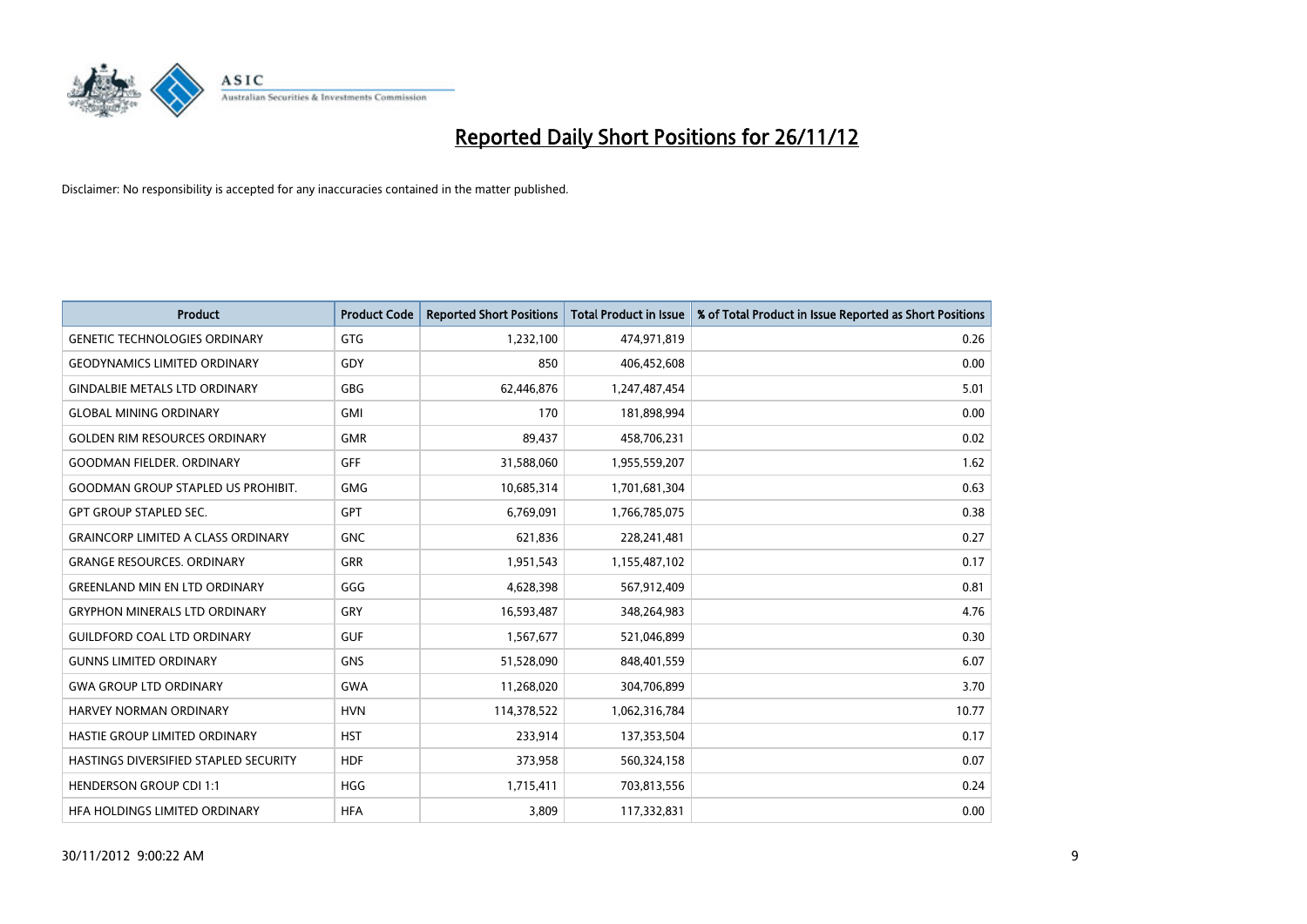

| <b>Product</b>                                | <b>Product Code</b> | <b>Reported Short Positions</b> | <b>Total Product in Issue</b> | % of Total Product in Issue Reported as Short Positions |
|-----------------------------------------------|---------------------|---------------------------------|-------------------------------|---------------------------------------------------------|
| HILLGROVE RES LTD ORDINARY                    | <b>HGO</b>          | 3,410,553                       | 1,022,760,221                 | 0.33                                                    |
| HILLS HOLDINGS LTD ORDINARY                   | <b>HIL</b>          | 4,094,752                       | 246,500,444                   | 1.66                                                    |
| HORIZON OIL LIMITED ORDINARY                  | <b>HZN</b>          | 35,127,650                      | 1,130,811,515                 | 3.11                                                    |
| ICON ENERGY LIMITED ORDINARY                  | <b>ICN</b>          | 74,414                          | 514,755,940                   | 0.01                                                    |
| <b>IINET LIMITED ORDINARY</b>                 | <b>IIN</b>          | 127,914                         | 161,238,847                   | 0.08                                                    |
| <b>ILUKA RESOURCES ORDINARY</b>               | ILU                 | 54,129,107                      | 418,700,517                   | 12.93                                                   |
| <b>IMDEX LIMITED ORDINARY</b>                 | <b>IMD</b>          | 1,768,913                       | 210,473,188                   | 0.84                                                    |
| <b>INCITEC PIVOT ORDINARY</b>                 | IPL                 | 12,296,261                      | 1,628,730,107                 | 0.75                                                    |
| INDEPENDENCE GROUP ORDINARY                   | <b>IGO</b>          | 6,431,301                       | 232,882,535                   | 2.76                                                    |
| <b>INDOPHIL RESOURCES ORDINARY</b>            | <b>IRN</b>          | 439,948                         | 1,203,146,194                 | 0.04                                                    |
| <b>INDUSTREA LIMITED ORDINARY</b>             | IDL.                | 1,445,289                       | 370,268,218                   | 0.39                                                    |
| <b>INFIGEN ENERGY STAPLED SECURITIES</b>      | <b>IFN</b>          | 3,462,125                       | 762,265,972                   | 0.45                                                    |
| <b>INSURANCE AUSTRALIA ORDINARY</b>           | <b>IAG</b>          | 5,065,425                       | 2,079,034,021                 | 0.24                                                    |
| <b>INTEGRA MINING LTD, ORDINARY</b>           | <b>IGR</b>          | 2,388,692                       | 934,440,899                   | 0.26                                                    |
| <b>INTREPID MINES ORDINARY</b>                | <b>IAU</b>          | 13,128,898                      | 553,852,556                   | 2.37                                                    |
| <b>INVESTA OFFICE FUND STAPLED SECURITIES</b> | <b>IOF</b>          | 2,827,234                       | 614,047,458                   | 0.46                                                    |
| <b>INVOCARE LIMITED ORDINARY</b>              | <b>IVC</b>          | 3,290,929                       | 110,030,298                   | 2.99                                                    |
| ION LIMITED ORDINARY                          | <b>ION</b>          | 164,453                         | 256,365,105                   | 0.06                                                    |
| <b>IOOF HOLDINGS LTD ORDINARY</b>             | <b>IFL</b>          | 1,272,559                       | 229,794,395                   | 0.55                                                    |
| <b>IRESS LIMITED ORDINARY</b>                 | <b>IRE</b>          | 2,620,324                       | 128.620.231                   | 2.04                                                    |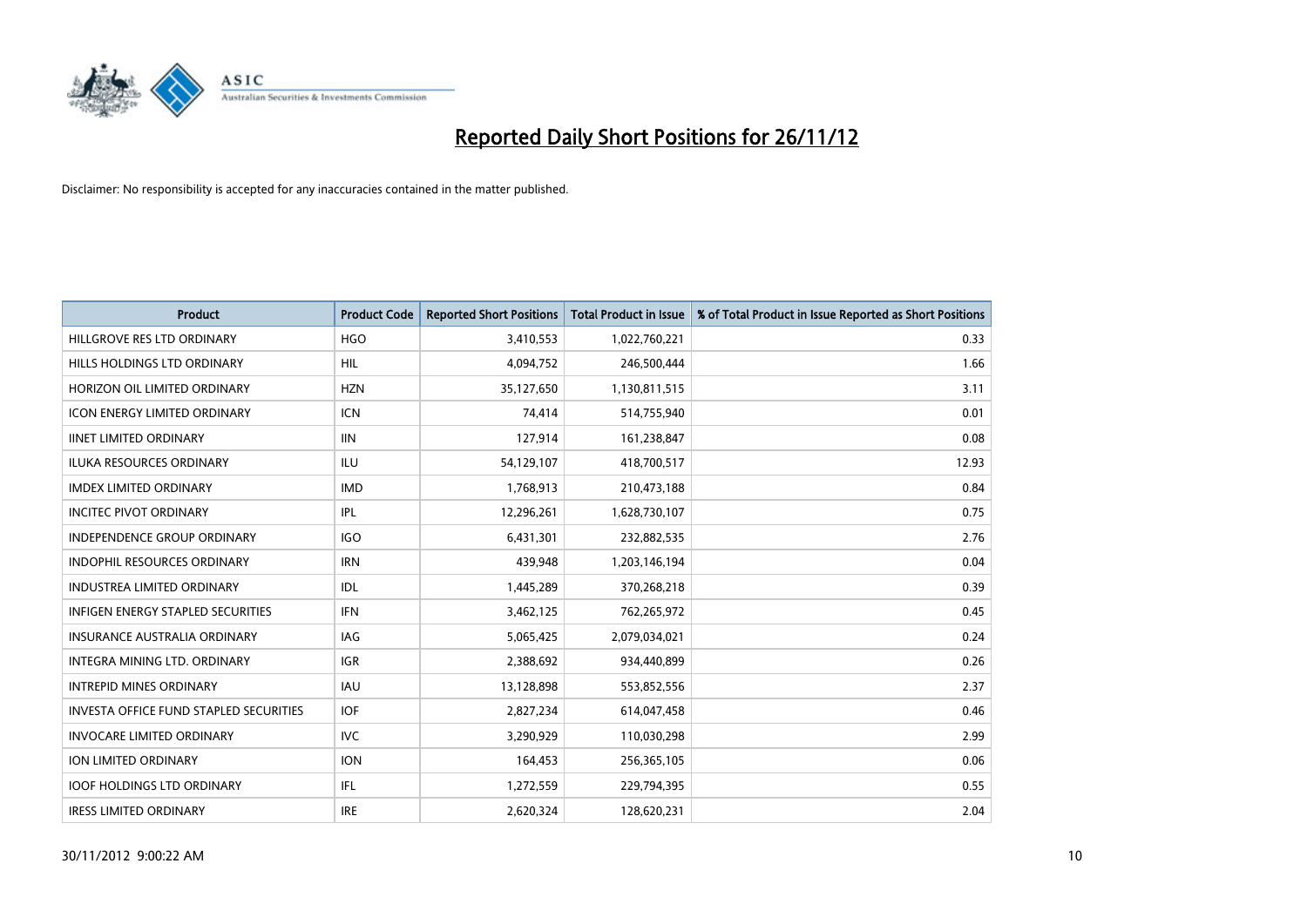

| <b>Product</b>                           | <b>Product Code</b> | <b>Reported Short Positions</b> | <b>Total Product in Issue</b> | % of Total Product in Issue Reported as Short Positions |
|------------------------------------------|---------------------|---------------------------------|-------------------------------|---------------------------------------------------------|
| <b>IRON ORE HOLDINGS ORDINARY</b>        | <b>IOH</b>          | 39,352                          | 161,174,005                   | 0.02                                                    |
| ISHARES S&P ASIA 50 CDI 1:1              | IAA                 | 17,422                          | 1,700,000                     | 1.02                                                    |
| <b>IVANHOE AUSTRALIA ORDINARY</b>        | <b>IVA</b>          | 2,576,314                       | 555,856,143                   | 0.46                                                    |
| JAMES HARDIE INDUST CHESS DEPOSITARY INT | <b>IHX</b>          | 9,450,016                       | 439,680,496                   | 2.15                                                    |
| <b>IB HI-FI LIMITED ORDINARY</b>         | <b>IBH</b>          | 21,876,908                      | 98,850,643                    | 22.13                                                   |
| <b>JUPITER MINES ORDINARY</b>            | <b>IMS</b>          | 90,681                          | 2,281,835,383                 | 0.00                                                    |
| <b>KAGARA LTD ORDINARY</b>               | KZL                 | 3,000,013                       | 798,953,117                   | 0.38                                                    |
| KANGAROO RES LTD ORDINARY                | <b>KRL</b>          | 1,414,303                       | 3,434,430,012                 | 0.04                                                    |
| KAROON GAS AUSTRALIA ORDINARY            | <b>KAR</b>          | 451,614                         | 221,420,769                   | 0.20                                                    |
| KATHMANDU HOLD LTD ORDINARY              | <b>KMD</b>          | 842,292                         | 200,165,940                   | 0.42                                                    |
| <b>KBL MINING LIMITED ORDINARY</b>       | <b>KBL</b>          | 1,820                           | 292,335,629                   | 0.00                                                    |
| <b>KENTOR GOLD LIMITED ORDINARY</b>      | KGL                 | 275                             | 140,040,563                   | 0.00                                                    |
| KINGSGATE CONSOLID. ORDINARY             | <b>KCN</b>          | 7,570,593                       | 151,828,173                   | 4.99                                                    |
| KINGSROSE MINING LTD ORDINARY            | <b>KRM</b>          | 9,231                           | 290,111,217                   | 0.00                                                    |
| LEIGHTON HOLDINGS ORDINARY               | LEI                 | 10,726,758                      | 337,164,188                   | 3.18                                                    |
| LEND LEASE GROUP UNIT/ORD STAPLED        | LLC                 | 4,309,003                       | 574,351,883                   | 0.75                                                    |
| LINC ENERGY LTD ORDINARY                 | <b>LNC</b>          | 32,733,587                      | 504,487,631                   | 6.49                                                    |
| LIQUEFIED NATURAL ORDINARY               | <b>LNG</b>          | 272,800                         | 267,699,015                   | 0.10                                                    |
| <b>LYNAS CORPORATION ORDINARY</b>        | <b>LYC</b>          | 207,037,666                     | 1,916,159,363                 | 10.80                                                   |
| M2 TELECOMMUNICATION ORDINARY            | <b>MTU</b>          | 6,115,327                       | 157,891,251                   | 3.87                                                    |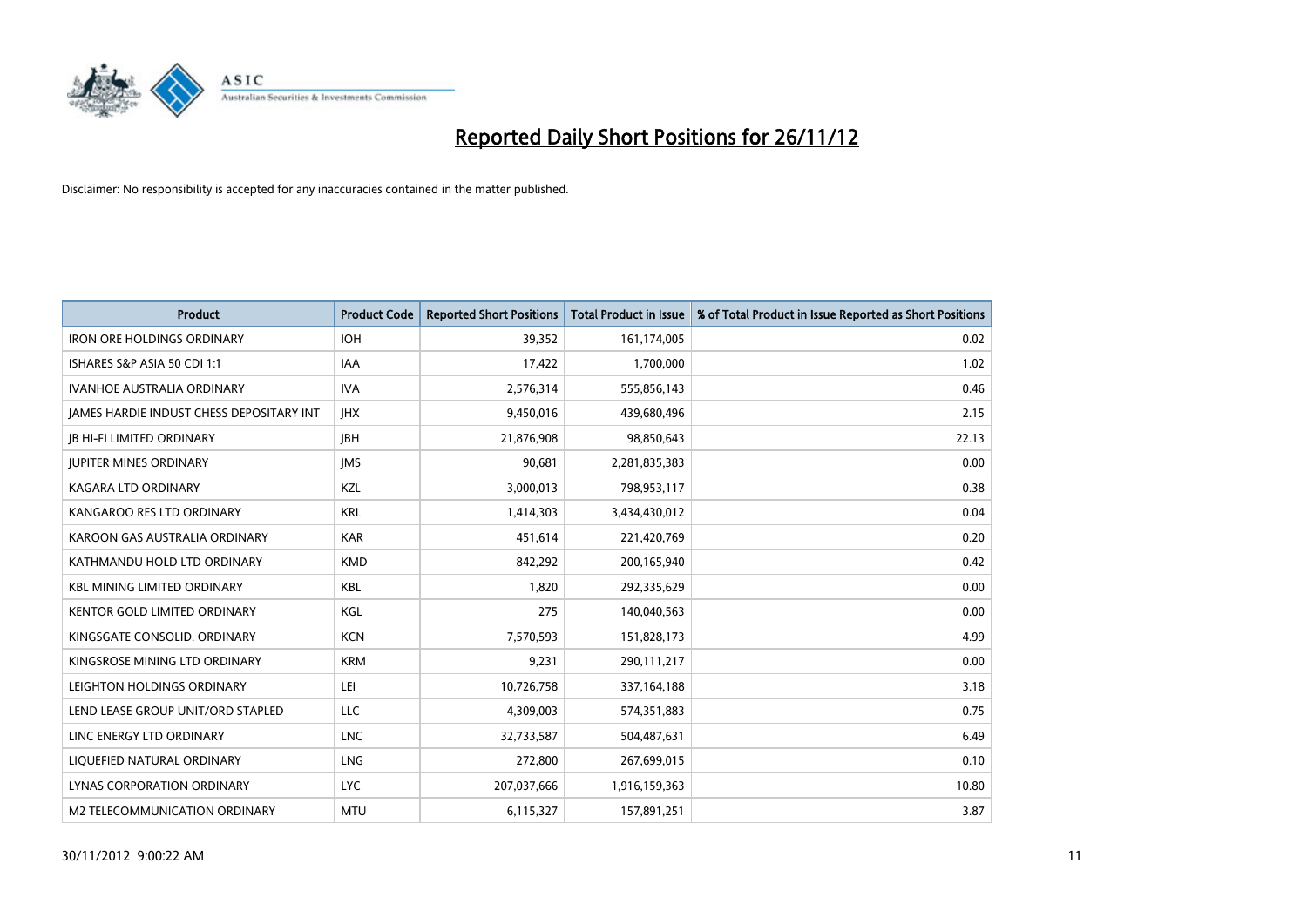

| <b>Product</b>                        | <b>Product Code</b> | <b>Reported Short Positions</b> | <b>Total Product in Issue</b> | % of Total Product in Issue Reported as Short Positions |
|---------------------------------------|---------------------|---------------------------------|-------------------------------|---------------------------------------------------------|
| <b>MACA LIMITED ORDINARY</b>          | <b>MLD</b>          | 58.640                          | 150,000,000                   | 0.04                                                    |
| <b>MACMAHON HOLDINGS ORDINARY</b>     | <b>MAH</b>          | 12,413,913                      | 757,017,561                   | 1.64                                                    |
| MACO ATLAS ROADS GRP ORDINARY STAPLED | <b>MQA</b>          | 5,014,087                       | 478,531,436                   | 1.05                                                    |
| MACQUARIE GROUP LTD ORDINARY          | <b>MOG</b>          | 7,951,826                       | 339,141,442                   | 2.34                                                    |
| <b>MARENGO MINING ORDINARY</b>        | <b>MGO</b>          | 26,950                          | 1,137,720,551                 | 0.00                                                    |
| MATRIX C & E LTD ORDINARY             | <b>MCE</b>          | 3,976,593                       | 94,555,428                    | 4.21                                                    |
| <b>MAVERICK DRILLING ORDINARY</b>     | <b>MAD</b>          | 3,633,284                       | 452,726,751                   | 0.80                                                    |
| <b>MAXITRANS INDUSTRIES ORDINARY</b>  | <b>MXI</b>          | 23,410                          | 183,993,392                   | 0.01                                                    |
| MCMILLAN SHAKESPEARE ORDINARY         | <b>MMS</b>          | 381,985                         | 74,523,965                    | 0.51                                                    |
| MEDUSA MINING LTD ORDINARY            | <b>MML</b>          | 2,194,207                       | 188,903,911                   | 1.16                                                    |
| MELBOURNE IT LIMITED ORDINARY         | <b>MLB</b>          | 492,222                         | 82,451,363                    | 0.60                                                    |
| MEO AUSTRALIA LTD ORDINARY            | <b>MEO</b>          | 1,400,323                       | 627,264,587                   | 0.22                                                    |
| <b>MERMAID MARINE ORDINARY</b>        | <b>MRM</b>          | 1,816,103                       | 223,694,865                   | 0.81                                                    |
| MESOBLAST LIMITED ORDINARY            | <b>MSB</b>          | 18,468,996                      | 287,132,832                   | 6.43                                                    |
| METALS X LIMITED ORDINARY             | <b>MLX</b>          | 4,702,165                       | 1,651,766,110                 | 0.28                                                    |
| METCASH LIMITED ORDINARY              | <b>MTS</b>          | 70,318,521                      | 880,704,786                   | 7.98                                                    |
| METGASCO LIMITED ORDINARY             | <b>MEL</b>          | 9,534                           | 445,158,802                   | 0.00                                                    |
| METMINCO LIMITED ORDINARY             | <b>MNC</b>          | 1,566,345                       | 1,749,541,573                 | 0.09                                                    |
| MICLYN EXP OFFSHR ORDINARY            | <b>MIO</b>          | 103,296                         | 278,639,188                   | 0.04                                                    |
| <b>MILTON CORPORATION ORDINARY</b>    | <b>MLT</b>          | 12,800                          | 121,625,655                   | 0.01                                                    |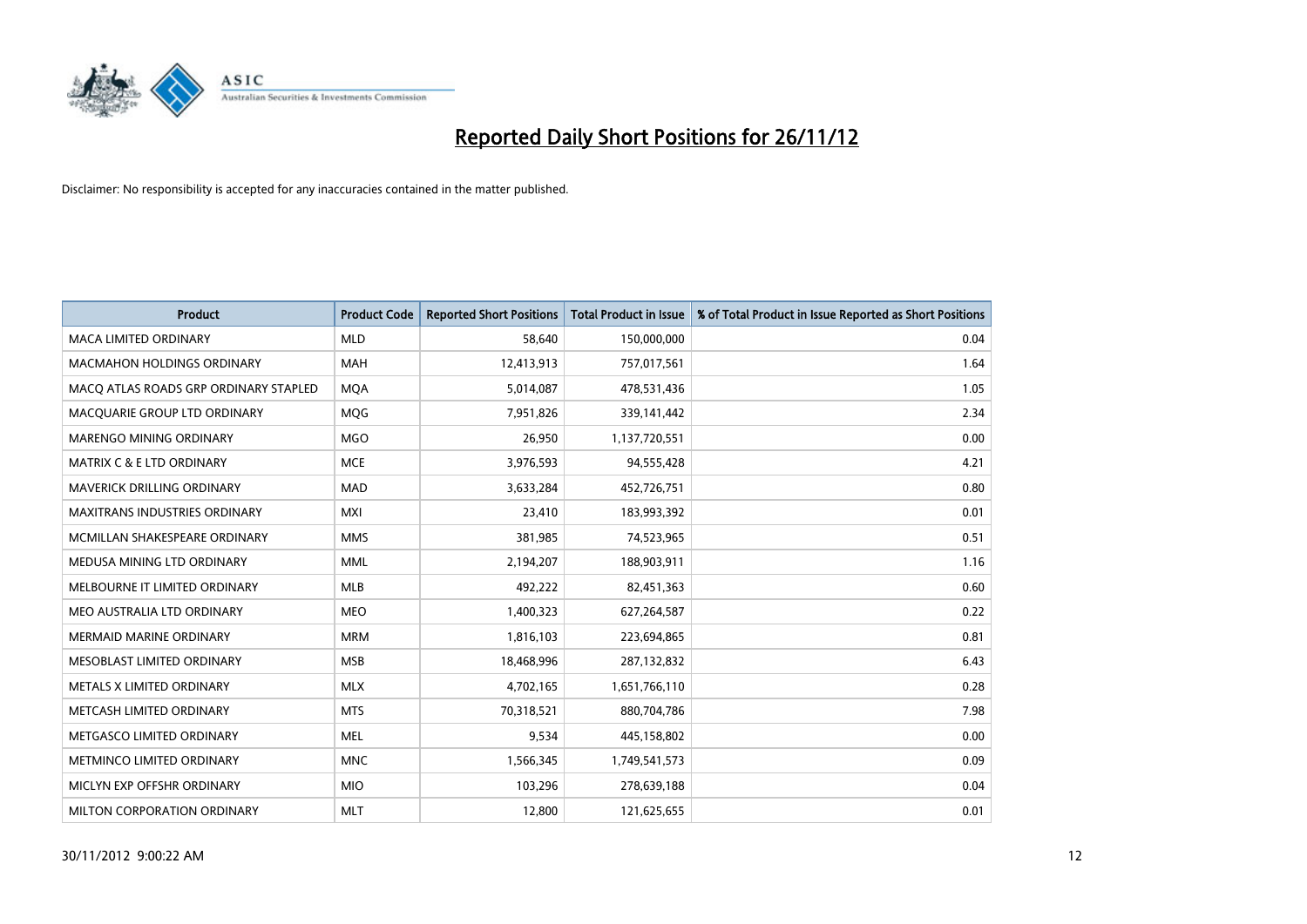

| <b>Product</b>                       | <b>Product Code</b> | <b>Reported Short Positions</b> | <b>Total Product in Issue</b> | % of Total Product in Issue Reported as Short Positions |
|--------------------------------------|---------------------|---------------------------------|-------------------------------|---------------------------------------------------------|
| MINCOR RESOURCES NL ORDINARY         | <b>MCR</b>          | 2,259,637                       | 188,208,274                   | 1.20                                                    |
| MINERAL DEPOSITS ORDINARY            | <b>MDL</b>          | 214,331                         | 83,538,786                    | 0.26                                                    |
| MINERAL RESOURCES. ORDINARY          | <b>MIN</b>          | 5,128,358                       | 185,333,269                   | 2.77                                                    |
| MIRABELA NICKEL LTD ORDINARY         | <b>MBN</b>          | 8,633,988                       | 876,582,736                   | 0.98                                                    |
| MIRVAC GROUP STAPLED SECURITIES      | <b>MGR</b>          | 7,912,137                       | 3,425,587,451                 | 0.23                                                    |
| MOLOPO ENERGY LTD ORDINARY           | <b>MPO</b>          | 1,597,361                       | 245,849,711                   | 0.65                                                    |
| MONADELPHOUS GROUP ORDINARY          | <b>MND</b>          | 6,272,832                       | 90,663,543                    | 6.92                                                    |
| MORTGAGE CHOICE LTD ORDINARY         | <b>MOC</b>          | 2,246,480                       | 123,431,282                   | 1.82                                                    |
| <b>MOUNT GIBSON IRON ORDINARY</b>    | <b>MGX</b>          | 7,264,928                       | 1,090,584,232                 | 0.67                                                    |
| MULTIPLEX SITES SITES                | <b>MXUPA</b>        | 457                             | 4,500,000                     | 0.01                                                    |
| <b>MURCHISON METALS LTD ORDINARY</b> | <b>MMX</b>          | 6,258,210                       | 450,427,346                   | 1.39                                                    |
| MY NET FONE LIMITED ORDINARY         | <b>MNF</b>          | 15,000                          | 59,872,555                    | 0.03                                                    |
| <b>MYER HOLDINGS LTD ORDINARY</b>    | <b>MYR</b>          | 87,153,770                      | 583,384,551                   | 14.94                                                   |
| <b>MYSTATE LIMITED ORDINARY</b>      | <b>MYS</b>          | 19,725                          | 87,117,374                    | 0.02                                                    |
| NATIONAL AUST. BANK ORDINARY         | <b>NAB</b>          | 25,424,058                      | 2,300,821,750                 | 1.10                                                    |
| NAVITAS LIMITED ORDINARY             | <b>NVT</b>          | 12,165,586                      | 375,367,918                   | 3.24                                                    |
| NEON ENERGY LIMITED ORDINARY         | <b>NEN</b>          | 1,430,777                       | 549,582,936                   | 0.26                                                    |
| NEPTUNE MARINE ORDINARY              | <b>NMS</b>          | 60                              | 1,798,580,030                 | 0.00                                                    |
| NEW HOPE CORPORATION ORDINARY        | <b>NHC</b>          | 2,771,107                       | 830,526,815                   | 0.33                                                    |
| NEWCREST MINING ORDINARY             | <b>NCM</b>          | 2,355,730                       | 765,906,839                   | 0.31                                                    |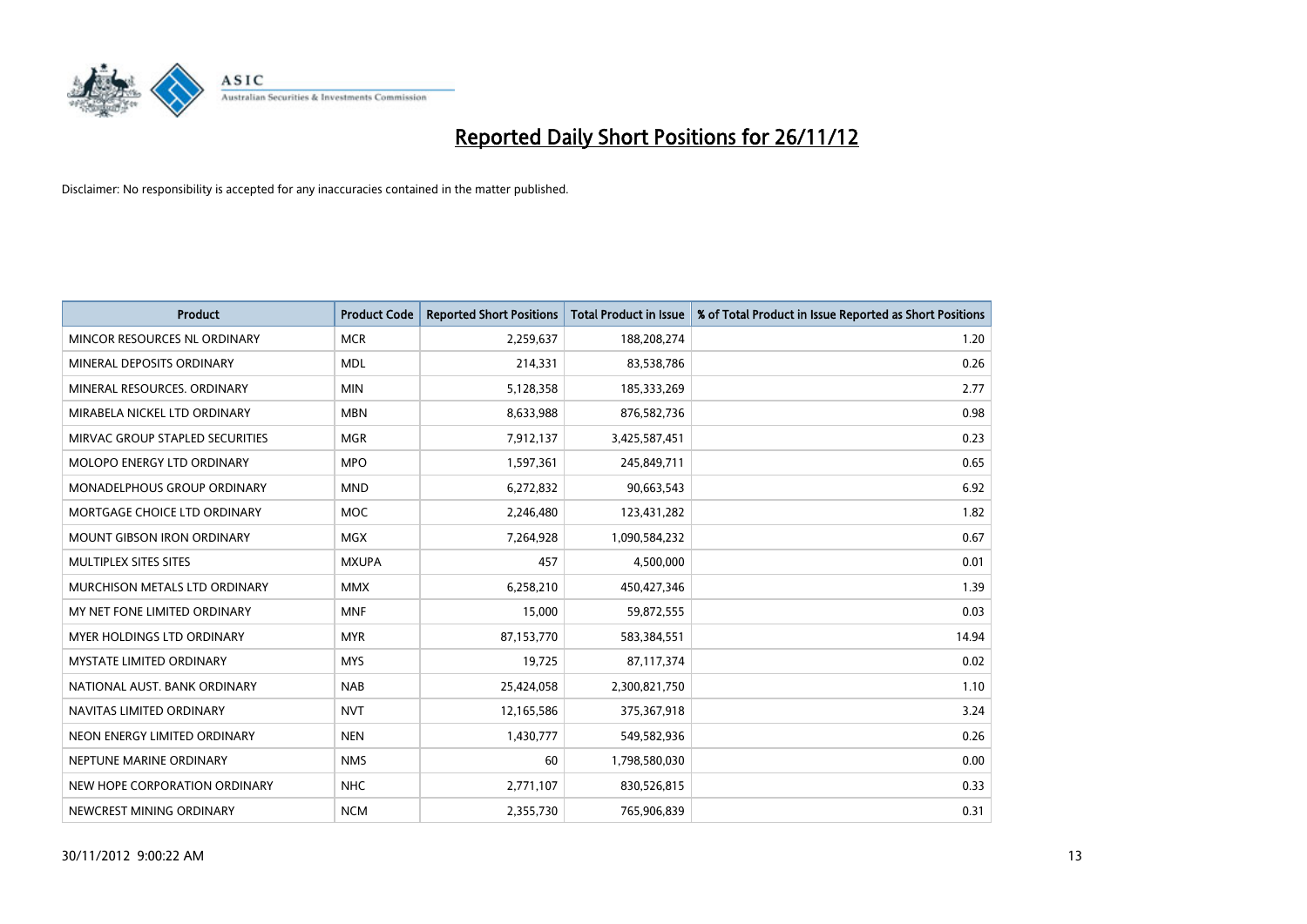

| <b>Product</b>                        | <b>Product Code</b> | <b>Reported Short Positions</b> | <b>Total Product in Issue</b> | % of Total Product in Issue Reported as Short Positions |
|---------------------------------------|---------------------|---------------------------------|-------------------------------|---------------------------------------------------------|
| NEWS CORP A NON-VOTING CDI            | <b>NWSLV</b>        | 2,485,394                       | 1,540,643,560                 | 0.16                                                    |
| NEWS CORP B VOTING CDI                | <b>NWS</b>          | 878,902                         | 798,520,953                   | 0.11                                                    |
| NEWSAT LIMITED ORDINARY               | <b>NWT</b>          | 55,508                          | 233,052,157                   | 0.02                                                    |
| NEXTDC LIMITED ORDINARY               | <b>NXT</b>          | 2,835,255                       | 150,627,388                   | 1.88                                                    |
| NEXUS ENERGY LIMITED ORDINARY         | <b>NXS</b>          | 6,313,527                       | 1,329,821,159                 | 0.47                                                    |
| NIDO PETROLEUM ORDINARY               | <b>NDO</b>          | 105,313                         | 1,390,829,818                 | 0.01                                                    |
| NOBLE MINERAL RES ORDINARY            | <b>NMG</b>          | 3,770,533                       | 655,522,952                   | 0.58                                                    |
| NORFOLK GROUP ORDINARY                | <b>NFK</b>          | 50                              | 158,890,730                   | 0.00                                                    |
| NORTHERN IRON LTD ORDINARY            | <b>NFE</b>          | 3,063,375                       | 493,067,453                   | 0.62                                                    |
| NORTHERN STAR ORDINARY                | <b>NST</b>          | 3,345,860                       | 423,968,168                   | 0.79                                                    |
| NRW HOLDINGS LIMITED ORDINARY         | <b>NWH</b>          | 6,373,663                       | 278,888,011                   | 2.29                                                    |
| NUFARM LIMITED ORDINARY               | <b>NUF</b>          | 6,065,663                       | 262,721,422                   | 2.31                                                    |
| OAKTON LIMITED ORDINARY               | <b>OKN</b>          | 50,000                          | 91,721,874                    | 0.05                                                    |
| OCEANAGOLD CORP. CHESS DEPOSITARY INT | <b>OGC</b>          | 590,910                         | 263,278,752                   | 0.22                                                    |
| OIL SEARCH LTD ORDINARY               | OSH                 | 2,837,868                       | 1,334,756,742                 | 0.21                                                    |
| OM HOLDINGS LIMITED ORDINARY          | OMH                 | 4,056,946                       | 673,423,337                   | 0.60                                                    |
| ORICA LIMITED ORDINARY                | ORI                 | 2,769,127                       | 365,642,802                   | 0.76                                                    |
| ORIGIN ENERGY ORDINARY                | <b>ORG</b>          | 12,247,900                      | 1,093,614,528                 | 1.12                                                    |
| OROCOBRE LIMITED ORDINARY             | <b>ORE</b>          | 99,623                          | 115,547,970                   | 0.09                                                    |
| OROTONGROUP LIMITED ORDINARY          | <b>ORL</b>          | 73,516                          | 40,880,902                    | 0.18                                                    |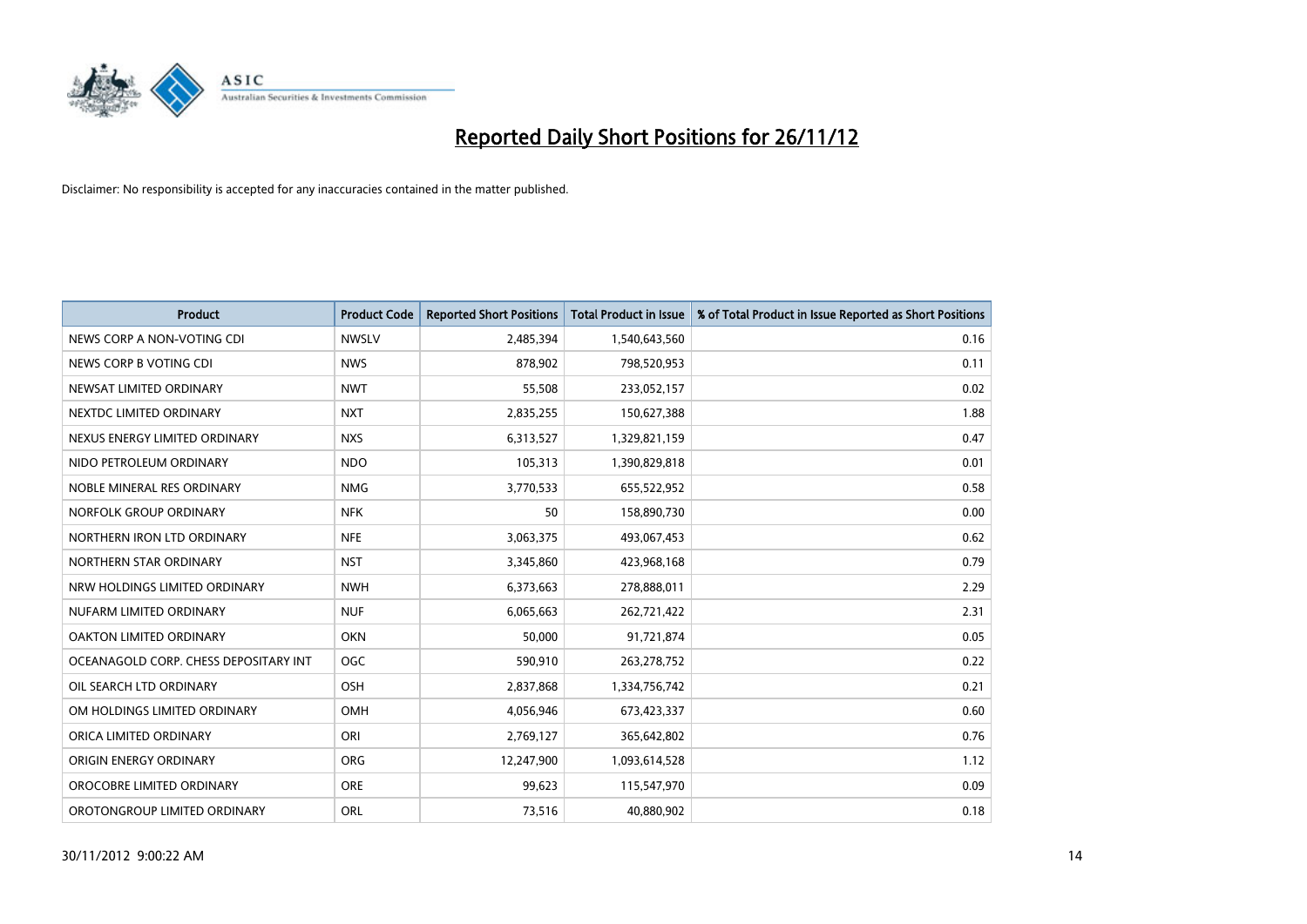

| <b>Product</b>               | <b>Product Code</b> | <b>Reported Short Positions</b> | <b>Total Product in Issue</b> | % of Total Product in Issue Reported as Short Positions |
|------------------------------|---------------------|---------------------------------|-------------------------------|---------------------------------------------------------|
| ORPHEUS ENERGY LTD ORDINARY  | <b>OEG</b>          | 67,200                          | 130,475,919                   | 0.05                                                    |
| OZ MINERALS ORDINARY         | OZL                 | 4,864,997                       | 303,470,022                   | 1.60                                                    |
| PACIFIC BRANDS ORDINARY      | <b>PBG</b>          | 8,592,809                       | 912,915,695                   | 0.94                                                    |
| PALADIN ENERGY LTD ORDINARY  | <b>PDN</b>          | 72,326,148                      | 836,825,651                   | 8.64                                                    |
| PANAUST LIMITED ORDINARY     | <b>PNA</b>          | 2,502,069                       | 605,962,322                   | 0.41                                                    |
| PANCONTINENTAL OIL ORDINARY  | PCL                 | 233,335                         | 1,150,994,096                 | 0.02                                                    |
| PANORAMIC RESOURCES ORDINARY | PAN                 | 2,577,102                       | 255,681,195                   | 1.01                                                    |
| PAPERLINX LIMITED ORDINARY   | <b>PPX</b>          | 154,124                         | 609,280,761                   | 0.03                                                    |
| PAPILLON RES LTD ORDINARY    | PIR                 | 2,869,075                       | 258,986,563                   | 1.11                                                    |
| PATTIES FOODS LTD ORDINARY   | PFL                 | 100,000                         | 139,065,639                   | 0.07                                                    |
| PEET LIMITED ORDINARY        | <b>PPC</b>          | 3,816,788                       | 321,013,141                   | 1.19                                                    |
| PERILYA LIMITED ORDINARY     | PEM                 | 514                             | 769,316,426                   | 0.00                                                    |
| PERPETUAL LIMITED ORDINARY   | <b>PPT</b>          | 2,090,637                       | 41,980,678                    | 4.98                                                    |
| PERSEUS MINING LTD ORDINARY  | PRU                 | 9,562,460                       | 457,962,088                   | 2.09                                                    |
| PHARMAXIS LTD ORDINARY       | <b>PXS</b>          | 7,270,546                       | 308,543,389                   | 2.36                                                    |
| PLATINUM ASSET ORDINARY      | <b>PTM</b>          | 13,041,043                      | 561,347,878                   | 2.32                                                    |
| PLATINUM AUSTRALIA ORDINARY  | <b>PLA</b>          | 836,127                         | 504,968,043                   | 0.17                                                    |
| PMI GOLD CORP CDI 1:1        | <b>PVM</b>          | 74,272                          | 79,078,033                    | 0.09                                                    |
| PMP LIMITED ORDINARY         | PMP                 | 156,142                         | 323,781,124                   | 0.05                                                    |
| PREMIER INVESTMENTS ORDINARY | <b>PMV</b>          | 1,022,897                       | 155,260,478                   | 0.66                                                    |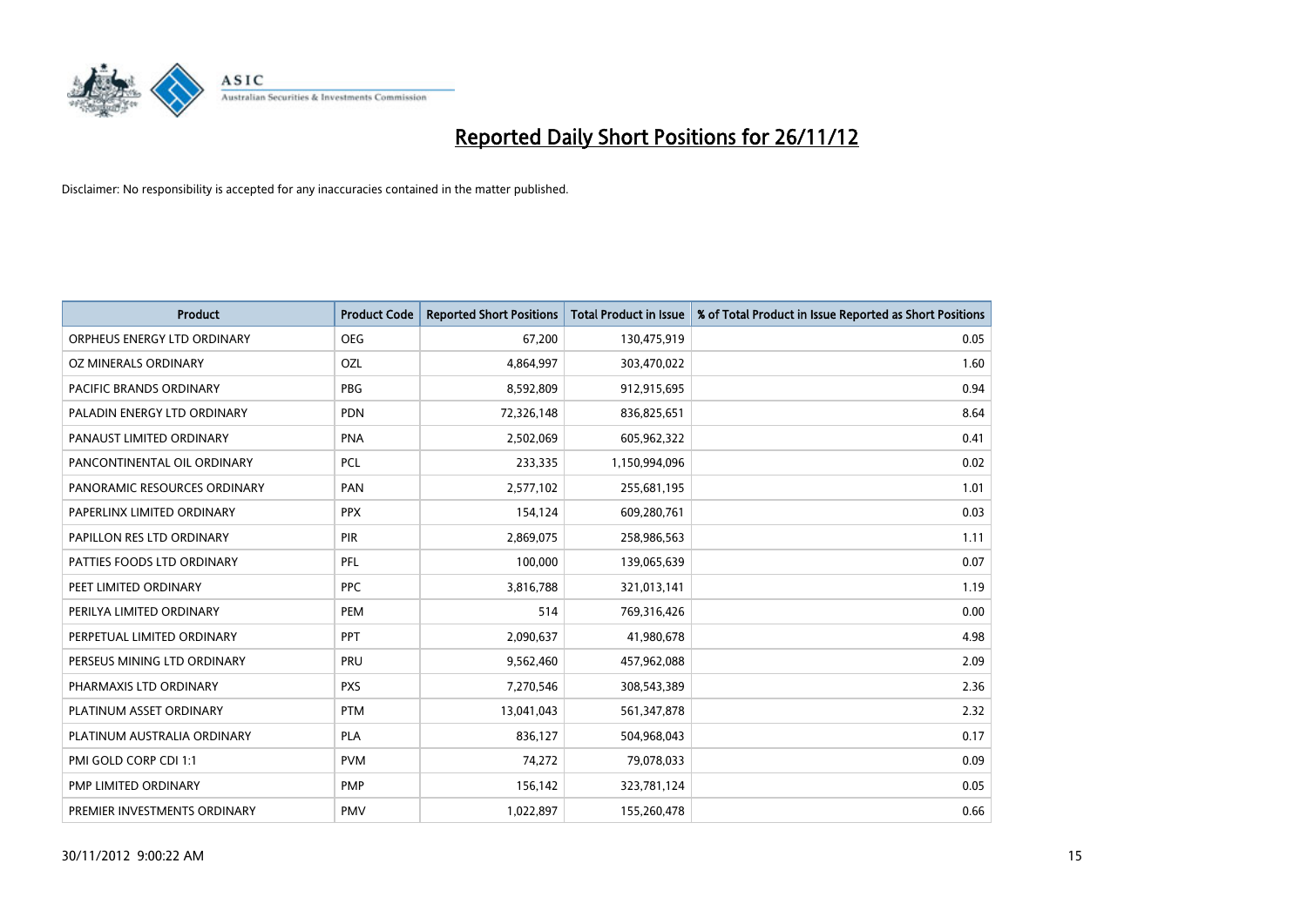

| <b>Product</b>                    | <b>Product Code</b> | <b>Reported Short Positions</b> | <b>Total Product in Issue</b> | % of Total Product in Issue Reported as Short Positions |
|-----------------------------------|---------------------|---------------------------------|-------------------------------|---------------------------------------------------------|
| PRIMA BIOMED LTD ORDINARY         | <b>PRR</b>          | 6,288,810                       | 1,066,063,388                 | 0.59                                                    |
| PRIMARY HEALTH CARE ORDINARY      | <b>PRY</b>          | 27,855,278                      | 502,983,554                   | 5.54                                                    |
| PRIMEAG AUSTRALIA ORDINARY        | PAG                 | 21,664                          | 266,394,444                   | 0.01                                                    |
| PROGRAMMED ORDINARY               | <b>PRG</b>          | 272,914                         | 118,177,001                   | 0.23                                                    |
| OANTAS AIRWAYS ORDINARY           | QAN                 | 13,734,674                      | 2,265,123,620                 | 0.61                                                    |
| OBE INSURANCE GROUP ORDINARY      | <b>OBE</b>          | 60,500,678                      | 1,196,747,582                 | 5.06                                                    |
| OR NATIONAL LIMITED ORDINARY      | <b>ORN</b>          | 12,923,195                      | 2,425,468,941                 | 0.53                                                    |
| ORXPHARMA LTD ORDINARY            | <b>ORX</b>          | 96,662                          | 144,577,206                   | 0.07                                                    |
| <b>QUBE HOLDINGS LTD ORDINARY</b> | <b>QUB</b>          | 13,529,685                      | 926,489,845                   | 1.46                                                    |
| RAMELIUS RESOURCES ORDINARY       | <b>RMS</b>          | 5,583,360                       | 336,256,949                   | 1.66                                                    |
| RAMSAY HEALTH CARE ORDINARY       | <b>RHC</b>          | 2,460,286                       | 202,081,252                   | 1.22                                                    |
| <b>RCR TOMLINSON ORDINARY</b>     | <b>RCR</b>          | 218,520                         | 132,406,265                   | 0.17                                                    |
| <b>REA GROUP ORDINARY</b>         | <b>REA</b>          | 111,525                         | 131,714,699                   | 0.08                                                    |
| <b>RECKON LIMITED ORDINARY</b>    | <b>RKN</b>          | 451,000                         | 129,488,015                   | 0.35                                                    |
| <b>RED 5 LIMITED ORDINARY</b>     | <b>RED</b>          | 616,728                         | 135,488,008                   | 0.46                                                    |
| RED FORK ENERGY ORDINARY          | <b>RFE</b>          | 2,342,295                       | 384,951,719                   | 0.61                                                    |
| REDBANK ENERGY LTD ORDINARY       | <b>AEJ</b>          | 13                              | 786,287                       | 0.00                                                    |
| REDFLEX HOLDINGS ORDINARY         | <b>RDF</b>          | 224,585                         | 110,762,310                   | 0.20                                                    |
| REECE AUSTRALIA LTD. ORDINARY     | <b>REH</b>          | 10,500                          | 99,600,000                    | 0.01                                                    |
| <b>REGIS RESOURCES ORDINARY</b>   | <b>RRL</b>          | 2,014,591                       | 473,859,647                   | 0.43                                                    |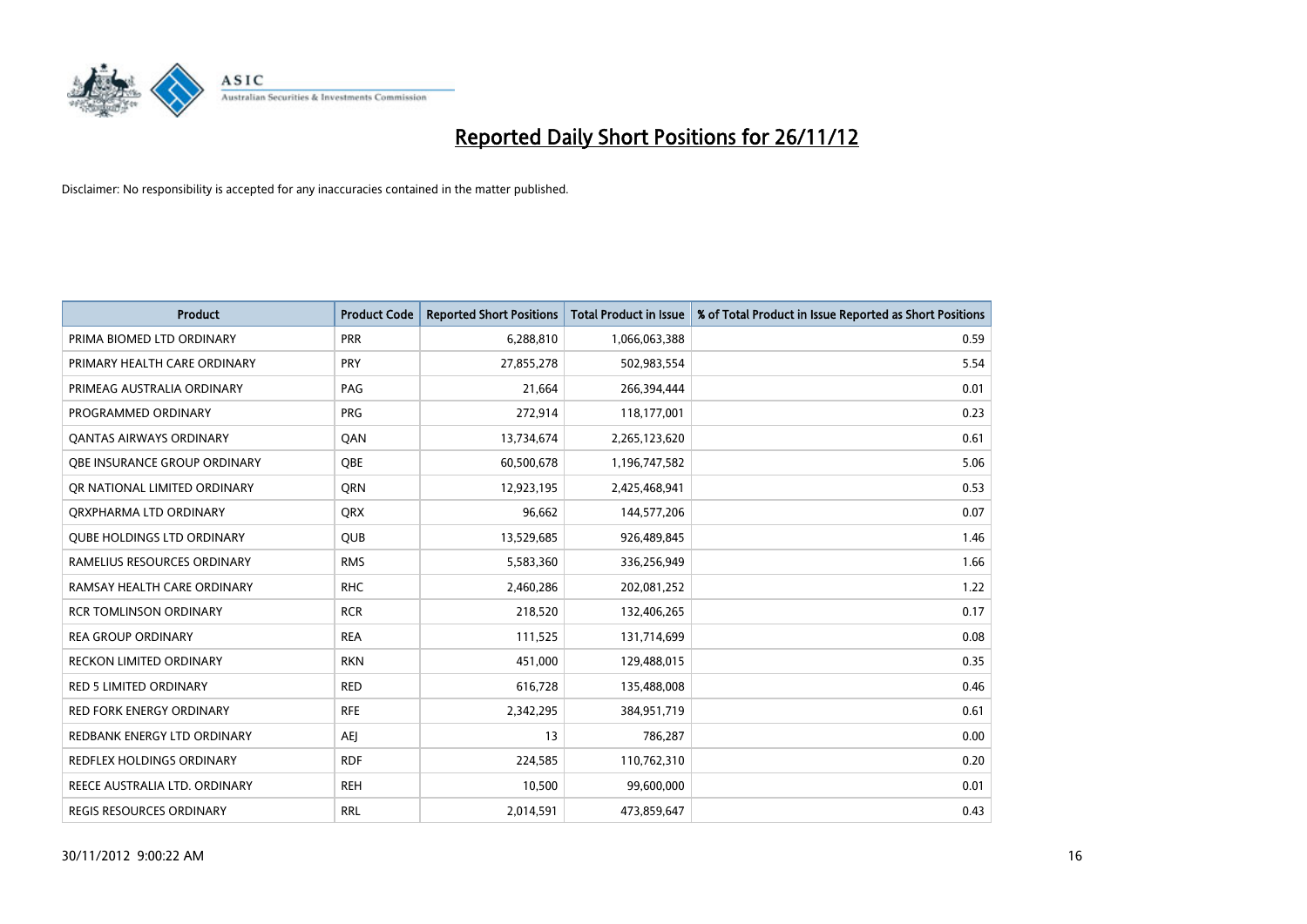

| <b>Product</b>                         | <b>Product Code</b> | <b>Reported Short Positions</b> | <b>Total Product in Issue</b> | % of Total Product in Issue Reported as Short Positions |
|----------------------------------------|---------------------|---------------------------------|-------------------------------|---------------------------------------------------------|
| RESMED INC CDI 10:1                    | <b>RMD</b>          | 3,211,266                       | 1,556,242,300                 | 0.21                                                    |
| RESOLUTE MINING ORDINARY               | <b>RSG</b>          | 2,870,933                       | 642,996,890                   | 0.45                                                    |
| <b>RESOURCE GENERATION ORDINARY</b>    | <b>RES</b>          | 173                             | 262,895,652                   | 0.00                                                    |
| RETAIL FOOD GROUP ORDINARY             | <b>RFG</b>          | 154,698                         | 127,696,060                   | 0.12                                                    |
| REVERSE CORP LIMITED ORDINARY          | <b>REF</b>          | 100                             | 92,382,175                    | 0.00                                                    |
| REX MINERALS LIMITED ORDINARY          | <b>RXM</b>          | 2,105,499                       | 188,907,284                   | 1.11                                                    |
| RHG LIMITED ORDINARY                   | <b>RHG</b>          | 295,148                         | 308,483,177                   | 0.10                                                    |
| RIALTO ENERGY ORDINARY                 | <b>RIA</b>          | 41                              | 672,259,992                   | 0.00                                                    |
| RIDLEY CORPORATION ORDINARY            | <b>RIC</b>          | 4,793                           | 307,817,071                   | 0.00                                                    |
| RIO TINTO LIMITED ORDINARY             | <b>RIO</b>          | 10,532,807                      | 435,758,720                   | 2.42                                                    |
| ROC OIL COMPANY ORDINARY               | <b>ROC</b>          | 1,235,994                       | 683,235,552                   | 0.18                                                    |
| RURALCO HOLDINGS ORDINARY              | <b>RHL</b>          | 12,000                          | 55,019,284                    | 0.02                                                    |
| SAI GLOBAL LIMITED ORDINARY            | SAI                 | 7,090,214                       | 206,730,256                   | 3.43                                                    |
| SALMAT LIMITED ORDINARY                | <b>SLM</b>          | 1,147,080                       | 159,812,799                   | 0.72                                                    |
| SAMSON OIL & GAS LTD ORDINARY          | SSN                 | 4,042,000                       | 1,825,583,677                 | 0.22                                                    |
| SANDFIRE RESOURCES ORDINARY            | <b>SFR</b>          | 2,667,233                       | 152,724,301                   | 1.75                                                    |
| <b>SANTOS LTD ORDINARY</b>             | <b>STO</b>          | 3,845,888                       | 958,847,917                   | 0.40                                                    |
| SARACEN MINERAL ORDINARY               | <b>SAR</b>          | 6,245,350                       | 595,032,306                   | 1.05                                                    |
| SCA PROPERTY GROUP DEFERRED SETTLEMENT | <b>SCP</b>          | 2,160,417                       | 586,000,000                   | 0.37                                                    |
| SEDGMAN LIMITED ORDINARY               | <b>SDM</b>          | 543,586                         | 217,623,797                   | 0.25                                                    |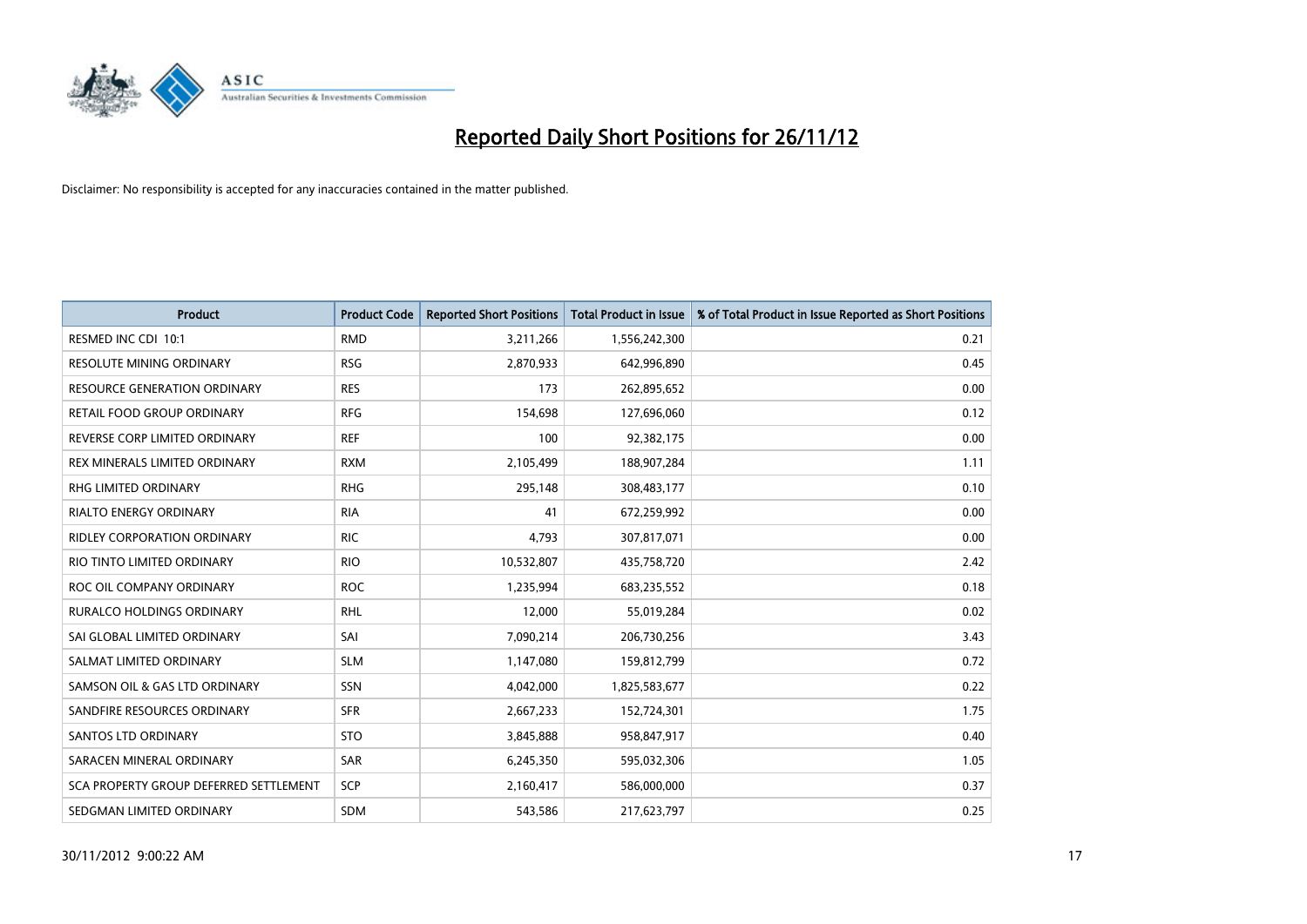

| <b>Product</b>                           | <b>Product Code</b> | <b>Reported Short Positions</b> | <b>Total Product in Issue</b> | % of Total Product in Issue Reported as Short Positions |
|------------------------------------------|---------------------|---------------------------------|-------------------------------|---------------------------------------------------------|
| SEEK LIMITED ORDINARY                    | <b>SEK</b>          | 13,278,681                      | 337,101,307                   | 3.94                                                    |
| SENEX ENERGY LIMITED ORDINARY            | SXY                 | 2,985,761                       | 1,140,134,837                 | 0.26                                                    |
| SERVCORP LIMITED ORDINARY                | SRV                 | 4                               | 98,432,275                    | 0.00                                                    |
| SERVICE STREAM ORDINARY                  | <b>SSM</b>          | 400                             | 283,418,867                   | 0.00                                                    |
| SEVEN GROUP HOLDINGS ORDINARY            | <b>SVW</b>          | 3,000,691                       | 307,410,281                   | 0.98                                                    |
| SEVEN WEST MEDIA LTD ORDINARY            | <b>SWM</b>          | 20,223,464                      | 999,160,872                   | 2.02                                                    |
| SIGMA PHARMACEUTICAL ORDINARY            | <b>SIP</b>          | 7,202,925                       | 1,178,522,899                 | 0.61                                                    |
| SILEX SYSTEMS ORDINARY                   | <b>SLX</b>          | 915,484                         | 170,228,676                   | 0.54                                                    |
| SILVER LAKE RESOURCE ORDINARY            | <b>SLR</b>          | 17,741,729                      | 225,493,476                   | 7.87                                                    |
| SIMS METAL MGMT LTD ORDINARY             | SGM                 | 7,460,241                       | 204,269,939                   | 3.65                                                    |
| SINGAPORE TELECOMM. CHESS DEPOSITARY INT | SGT                 | 6,876,315                       | 155,402,627                   | 4.42                                                    |
| SIRIUS RESOURCES NL ORDINARY             | <b>SIR</b>          | 211,726                         | 191,749,586                   | 0.11                                                    |
| SIRTEX MEDICAL ORDINARY                  | <b>SRX</b>          | 106,191                         | 55,768,136                    | 0.19                                                    |
| SKILLED GROUP LTD ORDINARY               | <b>SKE</b>          | 2,815,984                       | 233,487,276                   | 1.21                                                    |
| <b>SKY NETWORK ORDINARY</b>              | <b>SKT</b>          | 882,000                         | 389,139,785                   | 0.23                                                    |
| SMS MANAGEMENT, ORDINARY                 | <b>SMX</b>          | 1,335,679                       | 69,378,477                    | 1.93                                                    |
| SONIC HEALTHCARE ORDINARY                | <b>SHL</b>          | 4,894,303                       | 395,568,681                   | 1.24                                                    |
| SOUL PATTINSON (W.H) ORDINARY            | SOL                 | 41,367                          | 239,395,320                   | 0.02                                                    |
| SOUTH BOULDER MINES ORDINARY             | <b>STB</b>          | 116,195                         | 126,782,826                   | 0.09                                                    |
| SP AUSNET STAPLED SECURITIES             | <b>SPN</b>          | 8,199,967                       | 3,339,620,165                 | 0.25                                                    |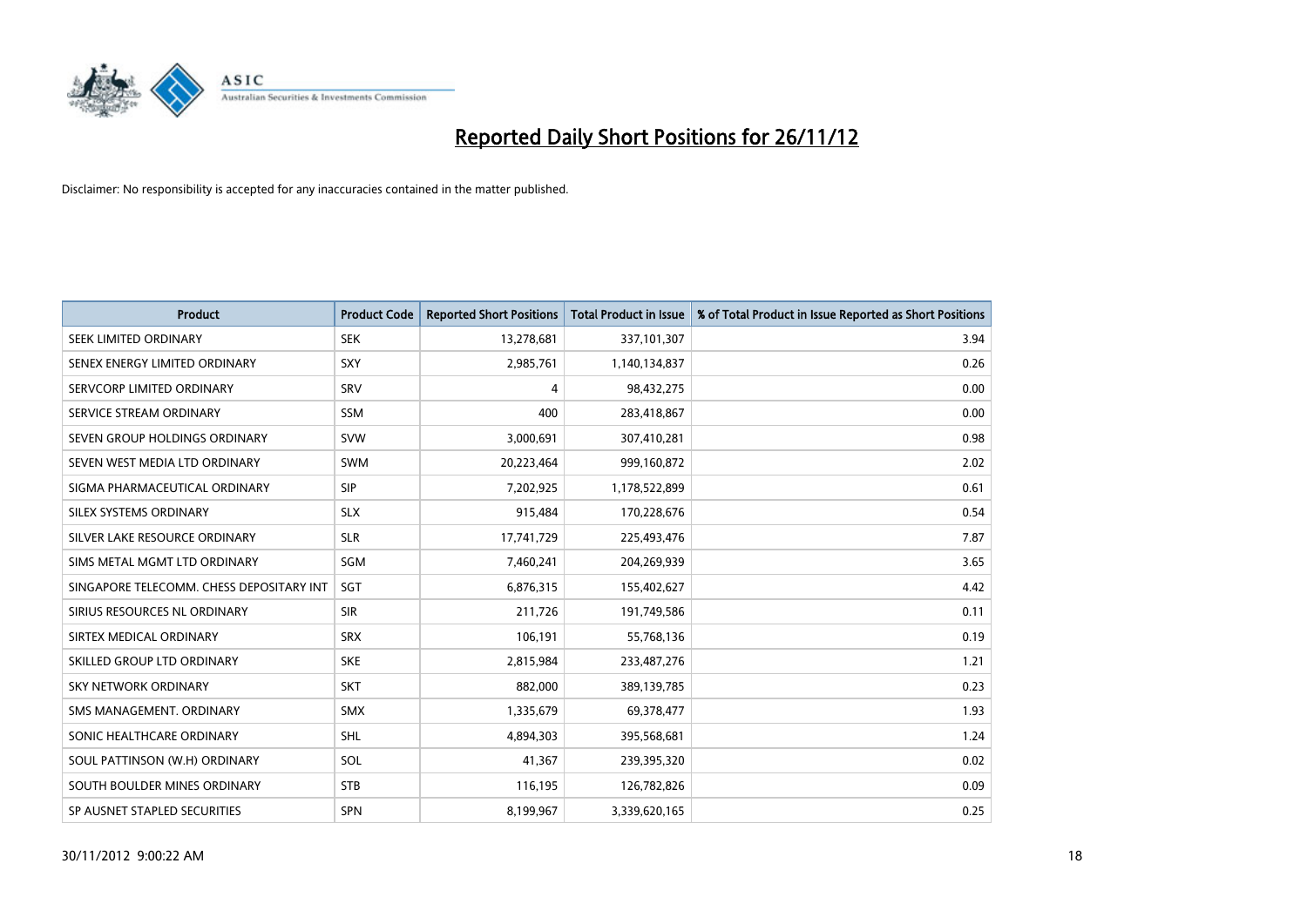

| <b>Product</b>                           | <b>Product Code</b> | <b>Reported Short Positions</b> | <b>Total Product in Issue</b> | % of Total Product in Issue Reported as Short Positions |
|------------------------------------------|---------------------|---------------------------------|-------------------------------|---------------------------------------------------------|
| SPARK INFRASTRUCTURE STAPLED NOTE & UNIT | SKI                 | 39,476,493                      | 1,326,734,264                 | 2.98                                                    |
| SPDR 200 FUND ETF UNITS                  | <b>STW</b>          | 5,820                           | 49,059,567                    | 0.01                                                    |
| SPECIALTY FASHION ORDINARY               | <b>SFH</b>          | 2,786,767                       | 192,236,121                   | 1.45                                                    |
| ST BARBARA LIMITED ORDINARY              | <b>SBM</b>          | 3,849,873                       | 488,074,077                   | 0.79                                                    |
| STANMORE COAL LTD ORDINARY               | <b>SMR</b>          | 132,870                         | 206,227,090                   | 0.06                                                    |
| STARPHARMA HOLDINGS ORDINARY             | SPL                 | 5,846,163                       | 283,640,060                   | 2.06                                                    |
| STHN CROSS MEDIA ORDINARY                | <b>SXL</b>          | 21,545,668                      | 704,858,524                   | 3.06                                                    |
| STOCKLAND UNITS/ORD STAPLED              | <b>SGP</b>          | 17,602,832                      | 2,202,657,963                 | 0.80                                                    |
| STRAITS RES LTD. ORDINARY                | <b>SRQ</b>          | 640.600                         | 1,164,150,159                 | 0.06                                                    |
| STW COMMUNICATIONS ORDINARY              | <b>SGN</b>          | 75,604                          | 396,818,970                   | 0.02                                                    |
| SUNCORP GROUP LTD ORDINARY               | <b>SUN</b>          | 8,000,176                       | 1,286,600,980                 | 0.62                                                    |
| SUNDANCE ENERGY ORDINARY                 | <b>SEA</b>          | 2,745,397                       | 277,098,474                   | 0.99                                                    |
| SUNDANCE RESOURCES ORDINARY              | <b>SDL</b>          | 11,189,982                      | 3,052,227,034                 | 0.37                                                    |
| SUNLAND GROUP LTD ORDINARY               | <b>SDG</b>          | 118,391                         | 191,238,877                   | 0.06                                                    |
| SUPER RET REP LTD ORDINARY               | <b>SUL</b>          | 658,028                         | 196,382,811                   | 0.34                                                    |
| SYD AIRPORT STAPLED US PROHIBIT.         | <b>SYD</b>          | 12,582,022                      | 1,861,210,782                 | 0.68                                                    |
| SYRAH RESOURCES ORDINARY                 | <b>SYR</b>          | 20,261                          | 133,869,590                   | 0.02                                                    |
| TABCORP HOLDINGS LTD ORDINARY            | <b>TAH</b>          | 13,259,538                      | 734,015,737                   | 1.81                                                    |
| TANAMI GOLD NL ORDINARY                  | <b>TAM</b>          | 515,129                         | 261,132,677                   | 0.20                                                    |
| TAP OIL LIMITED ORDINARY                 | <b>TAP</b>          | 492,145                         | 241,295,311                   | 0.20                                                    |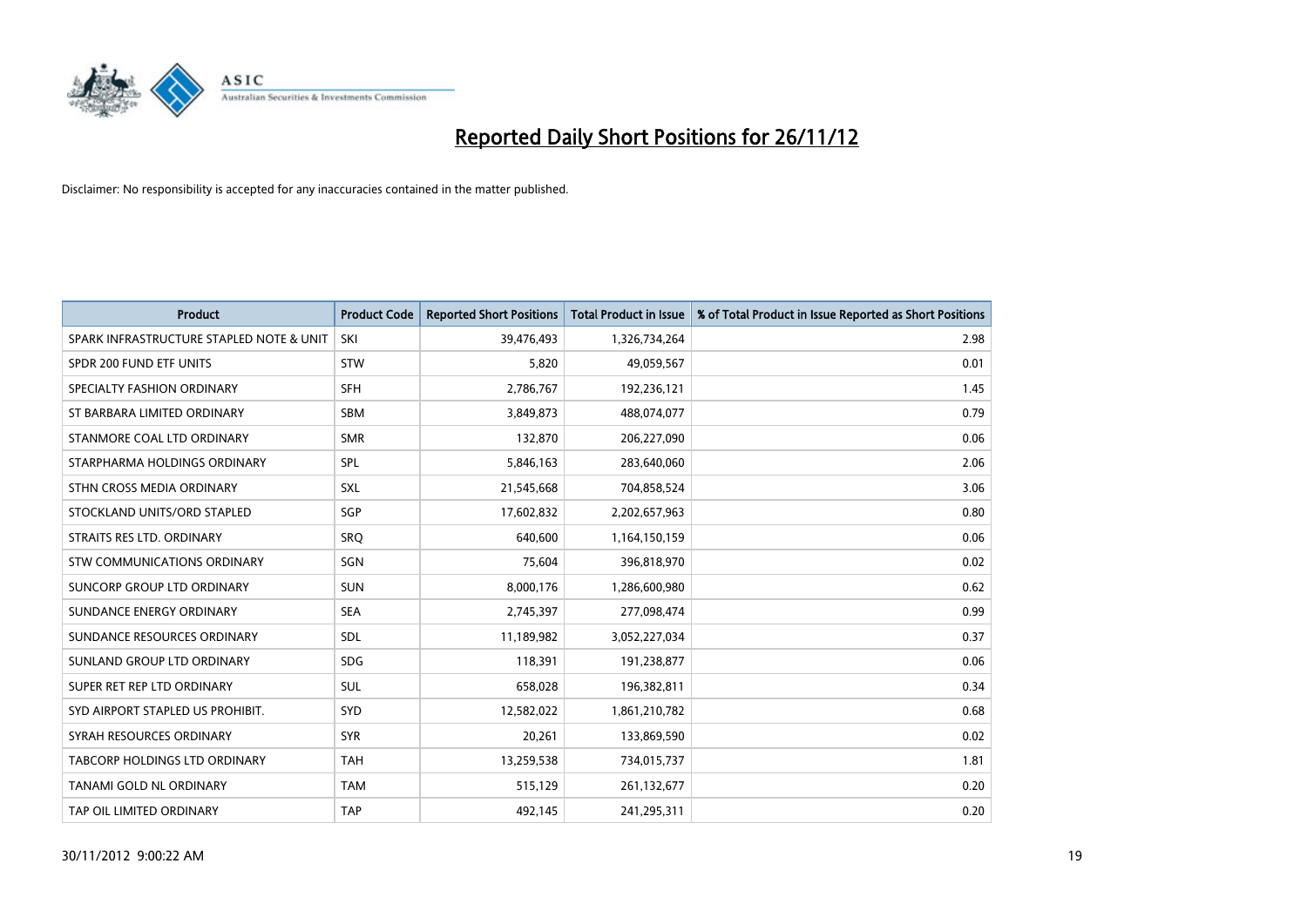

| <b>Product</b>                       | <b>Product Code</b> | <b>Reported Short Positions</b> | <b>Total Product in Issue</b> | % of Total Product in Issue Reported as Short Positions |
|--------------------------------------|---------------------|---------------------------------|-------------------------------|---------------------------------------------------------|
| TASSAL GROUP LIMITED ORDINARY        | <b>TGR</b>          | 104,056                         | 146,304,404                   | 0.07                                                    |
| TATTS GROUP LTD ORDINARY             | <b>TTS</b>          | 3,593,062                       | 1,385,200,190                 | 0.26                                                    |
| <b>TELECOM CORPORATION ORDINARY</b>  | <b>TEL</b>          | 13,786,962                      | 1,857,548,099                 | 0.74                                                    |
| TELSTRA CORPORATION. ORDINARY        | <b>TLS</b>          | 30,735,373                      | 12,443,074,357                | 0.25                                                    |
| TEN NETWORK HOLDINGS ORDINARY        | <b>TEN</b>          | 101,411,380                     | 1,437,204,873                 | 7.06                                                    |
| TERANGA GOLD CORP CDI 1:1            | <b>TGZ</b>          | 106,166                         | 163,612,019                   | 0.06                                                    |
| TEXON PETROLEUM LTD ORDINARY         | <b>TXN</b>          | 60,615                          | 245,039,848                   | 0.02                                                    |
| TFS CORPORATION LTD ORDINARY         | <b>TFC</b>          |                                 | 279,621,829                   | 0.00                                                    |
| THE REJECT SHOP ORDINARY             | <b>TRS</b>          | 2,713,273                       | 26,092,220                    | 10.40                                                   |
| THORN GROUP LIMITED ORDINARY         | <b>TGA</b>          | 102,915                         | 146,374,703                   | 0.07                                                    |
| TIGER RESOURCES ORDINARY             | <b>TGS</b>          | 2,645,254                       | 673,470,269                   | 0.39                                                    |
| TOLL HOLDINGS LTD ORDINARY           | <b>TOL</b>          | 29,887,022                      | 717,133,875                   | 4.17                                                    |
| TOX FREE SOLUTIONS ORDINARY          | <b>TOX</b>          | 408,613                         | 115,989,858                   | 0.35                                                    |
| TPG TELECOM LIMITED ORDINARY         | <b>TPM</b>          | 926,314                         | 793,808,141                   | 0.12                                                    |
| <b>TRADE ME GROUP ORDINARY</b>       | <b>TME</b>          | 186,196                         | 396,017,568                   | 0.05                                                    |
| TRANSFIELD SERVICES ORDINARY         | <b>TSE</b>          | 7,763,602                       | 512,457,716                   | 1.51                                                    |
| TRANSPACIFIC INDUST. ORDINARY        | <b>TPI</b>          | 3,795,969                       | 1,578,556,067                 | 0.24                                                    |
| TRANSURBAN GROUP TRIPLE STAPLED SEC. | <b>TCL</b>          | 6,614,823                       | 1,461,665,097                 | 0.45                                                    |
| TREASURY WINE ESTATE ORDINARY        | <b>TWE</b>          | 14,237,838                      | 647,227,144                   | 2.20                                                    |
| TROY RESOURCES LTD ORDINARY          | <b>TRY</b>          | 17,586                          | 91,318,649                    | 0.02                                                    |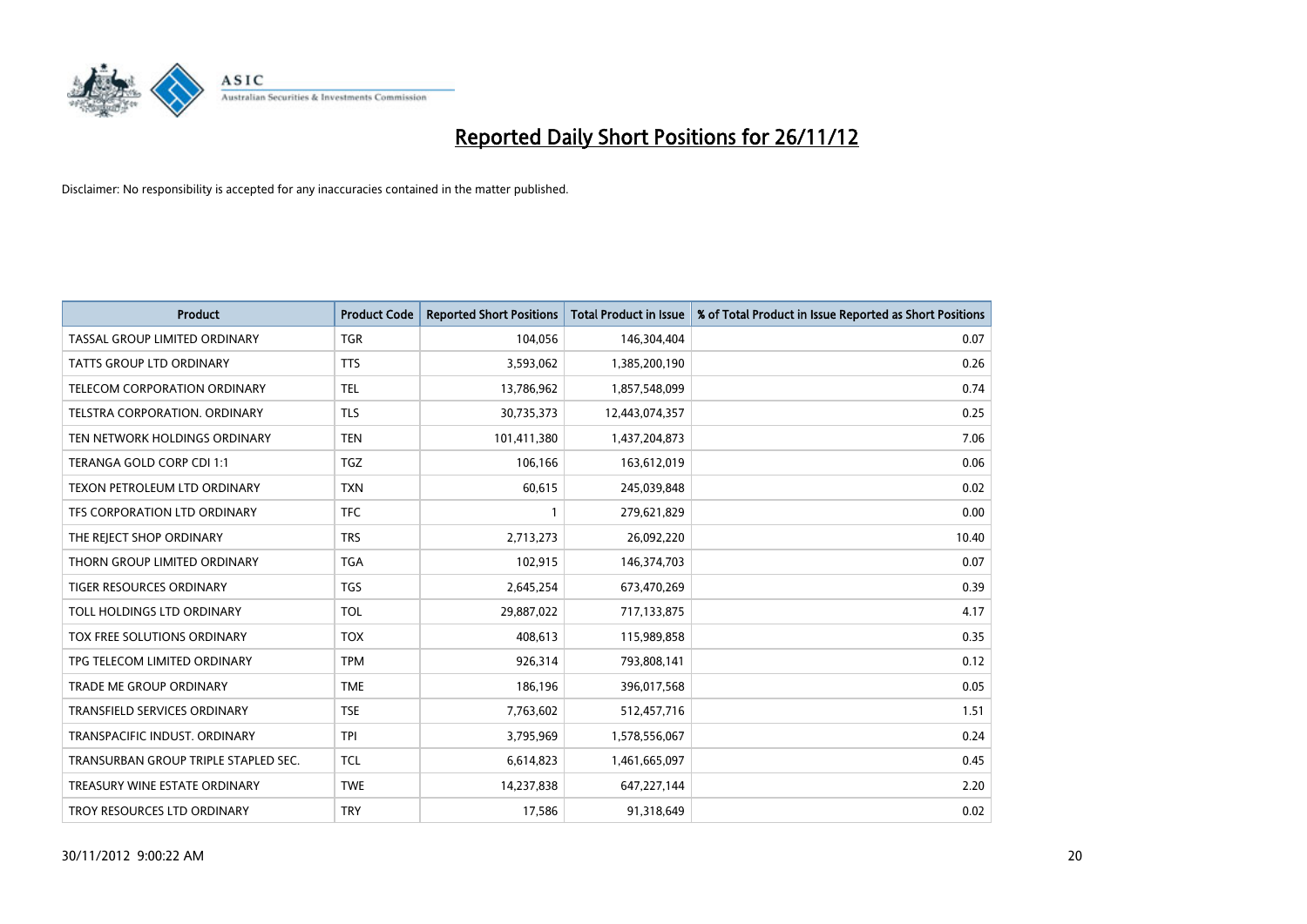

| <b>Product</b>                         | <b>Product Code</b> | <b>Reported Short Positions</b> | <b>Total Product in Issue</b> | % of Total Product in Issue Reported as Short Positions |
|----------------------------------------|---------------------|---------------------------------|-------------------------------|---------------------------------------------------------|
| UGL LIMITED ORDINARY                   | <b>UGL</b>          | 7,652,865                       | 166,315,038                   | 4.60                                                    |
| UXC LIMITED ORDINARY                   | <b>UXC</b>          | 1,341,019                       | 308,056,885                   | 0.44                                                    |
| <b>VENTURE MINERALS ORDINARY</b>       | <b>VMS</b>          | 331,274                         | 287,320,170                   | 0.12                                                    |
| <b>VIRGIN AUS HLDG LTD ORDINARY</b>    | <b>VAH</b>          | 36,851,981                      | 2,455,775,111                 | 1.50                                                    |
| VITERRA INC CDI 1:1                    | <b>VTA</b>          | 10                              | 68,629,939                    | 0.00                                                    |
| <b>VOCUS COMMS LTD ORDINARY</b>        | <b>VOC</b>          | 74,855                          | 77,111,341                    | 0.10                                                    |
| <b>WATPAC LIMITED ORDINARY</b>         | <b>WTP</b>          | 8.701                           | 184,332,526                   | 0.00                                                    |
| <b>WDS LIMITED ORDINARY</b>            | <b>WDS</b>          | 7                               | 144,740,614                   | 0.00                                                    |
| WEBJET LIMITED ORDINARY                | <b>WEB</b>          | 459,952                         | 71,065,929                    | 0.65                                                    |
| <b>WESFARMERS LIMITED ORDINARY</b>     | <b>WES</b>          | 26,362,307                      | 1,006,587,637                 | 2.62                                                    |
| WESFARMERS LIMITED PARTIALLY PROTECTED | <b>WESN</b>         | 1,169,870                       | 150,551,173                   | 0.78                                                    |
| <b>WESTERN AREAS NL ORDINARY</b>       | <b>WSA</b>          | 12,495,542                      | 179,735,899                   | 6.95                                                    |
| WESTERN DESERT RES. ORDINARY           | <b>WDR</b>          | 88,338                          | 338,723,537                   | 0.03                                                    |
| WESTFIELD GROUP ORD/UNIT STAPLED SEC   | <b>WDC</b>          | 3,937,237                       | 2,249,809,558                 | 0.18                                                    |
| WESTFIELD RETAIL TST UNIT STAPLED      | <b>WRT</b>          | 16,134,546                      | 3,054,166,195                 | 0.53                                                    |
| <b>WESTPAC BANKING CORP ORDINARY</b>   | <b>WBC</b>          | 31,492,217                      | 3,081,303,978                 | 1.02                                                    |
| WHITE ENERGY COMPANY ORDINARY          | <b>WEC</b>          | 554,324                         | 322,974,494                   | 0.17                                                    |
| <b>WHITEHAVEN COAL ORDINARY</b>        | <b>WHC</b>          | 55,290,901                      | 1,014,164,422                 | 5.45                                                    |
| WHK GROUP LIMITED ORDINARY             | <b>WHG</b>          | 3,500,000                       | 265,200,652                   | 1.32                                                    |
| WOODSIDE PETROLEUM ORDINARY            | <b>WPL</b>          | 1,533,611                       | 823,910,657                   | 0.19                                                    |